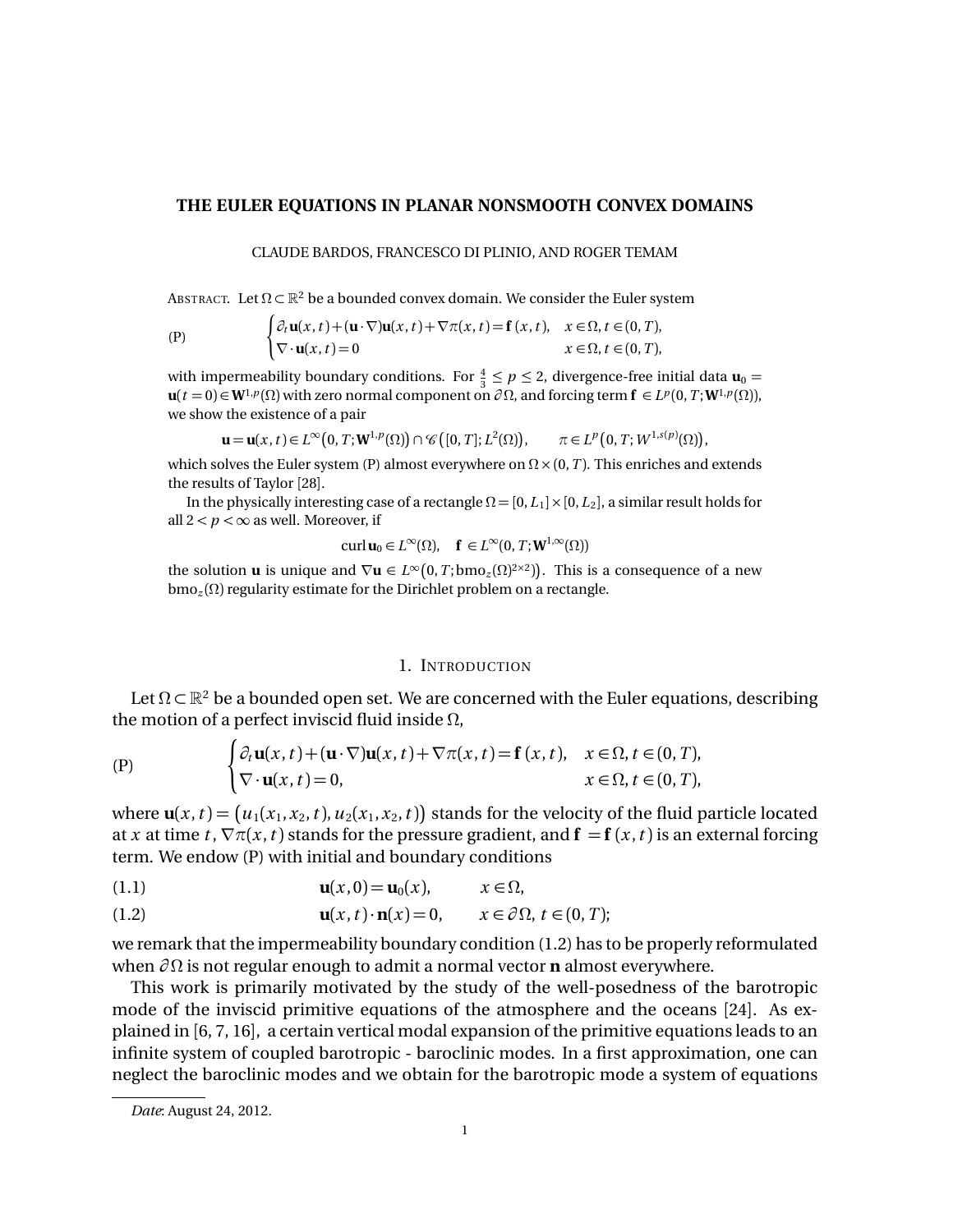very similar to the two-dimensional inviscid Euler equations in a rectangle. Henceforth this system is called the barotropic system; complementary developments regarding this very problem will appear elsewhere.

The study of the well-posedness of the barotropic system is thus very similar to the study of the well-posedness of the (inviscid) incompressible Euler equations in a rectangle  $\Omega$ . When  $\Omega$  is sufficiently regular, the well-posedness of the two-dimensional incompressible Euler equations has been studied by Kato [21] who obtains the existence of smooth solutions, up to  $\mathscr{C}^{\infty}$  solutions with some additional work.

The notion of weak solution to the two-dimensional Euler equations has been introduced by Yudovich [33]. Yudovich, and later Bardos with a different (vanishing viscosity) approach [2] consider initial data with  $L^p$  vorticity, and show existence of weak solutions and, in the case of bounded initial vorticity, uniqueness. Among many references on the well-posedness of the incompressible Euler equations in a bounded smooth domain, let us quote the classical articles [2, 4, 34] (see also [29, 30]). Other weaker notions of solutions (initial datum in  $L^2(\Omega)$ , with no assumption on the initial vorticity) have been considered by several authors, for instance [10, 25, 26].

In view of the lack of smoothness of  $\Omega$ , we focus on the notion of weak solutions with  $L^p$  vorticity. Our main goal is to recover, in the case of a rectangular domain  $\Omega = [0, L_1] \times$ [0, *L*<sub>2</sub>], the known well-posedness theory for smooth domains, establishing existence of weak solutions with  $L^p$  vorticity and in addition uniqueness in the case  $p = \infty$ .

However, for the construction of a solution, we work in the more general case of a bounded convex domain  $\Omega$ , as in the previous, related article [28], where, for  $\frac{12}{7} < p \le 2$ , given a divergence-free initial datum  $\mathbf{u}_0$  with curl $\mathbf{u}_0 \in L^p(\Omega)$ , an  $L^{\infty}(0,T;W^{1,p}(\Omega))$  weak solution is constructed as the limit of smooth solutions to  $(P)$  set on smooth convex subdomains  $\Omega_n$ increasing to  $\Omega$ . This principle has also been used in [15] for more general domains (complements of a finite number of compact connected sets with positive Sobolev capacity), albeit the notion of solution considered there is significantly weaker.

We follow the same principle, but make a more systematic study of the approximated problems  $(P_n)$ . In particular we impose a uniform Lipschitz character to the domains  $\Omega_n$ . This uniformity reflects on the uniform boundedness of the Leray projectors associated to each subdomain, which we exploit in our compactness arguments. As a result, our soluton is slightly more regular than the one constructed in [28], being continuous in time with values in  $\mathbf{L}^2(\Omega)$  and belonging to  $\mathbf{W}^{1,p}(\Omega)$  for each time  $t \in [0,T]$ , and satisfying (P) almost everywhere in  $\Omega \times (0, T)$ . The range of allowed exponents is  $p \in \left[\frac{4}{3}, 2\right]$ . The restriction  $p \ge \frac{4}{3}$  can be lifted if one is interested in a weaker notion of solution than the one given in Subsection 4.1.2. The restriction  $1 < p \le 2$  corresponds to the sharp range of exponents for the regularity of the Biot-Savart law (see Theorem 2.2), giving the gradient of the velocity in terms of the vorticity, in a general convex domain, and seems unavoidable if one aims for a *reversible* existence result (in the sense that  $u(t)$  for  $t > 0$  belongs to the same space where the data  $u(0)$ is required to be, so that we can solve the backward Euler equations with initial data  $\mathbf{u}(t)$ . The construction is summarized in Proposition 4.1 and Theorem 5.1.

For a rectangular  $\Omega$ , or more generally, a convex polygonal-like domain (that is,  $\partial\Omega$  is a connected finite union of  $\mathscr{C}^2$  graphs) with internal angles  $\alpha_i \leq \frac{\pi}{2}$ , this result extends to  $p \in$  $(2,\infty)$  as well (Theorem 5.2). Indeed, for this more restricted class of domains, the range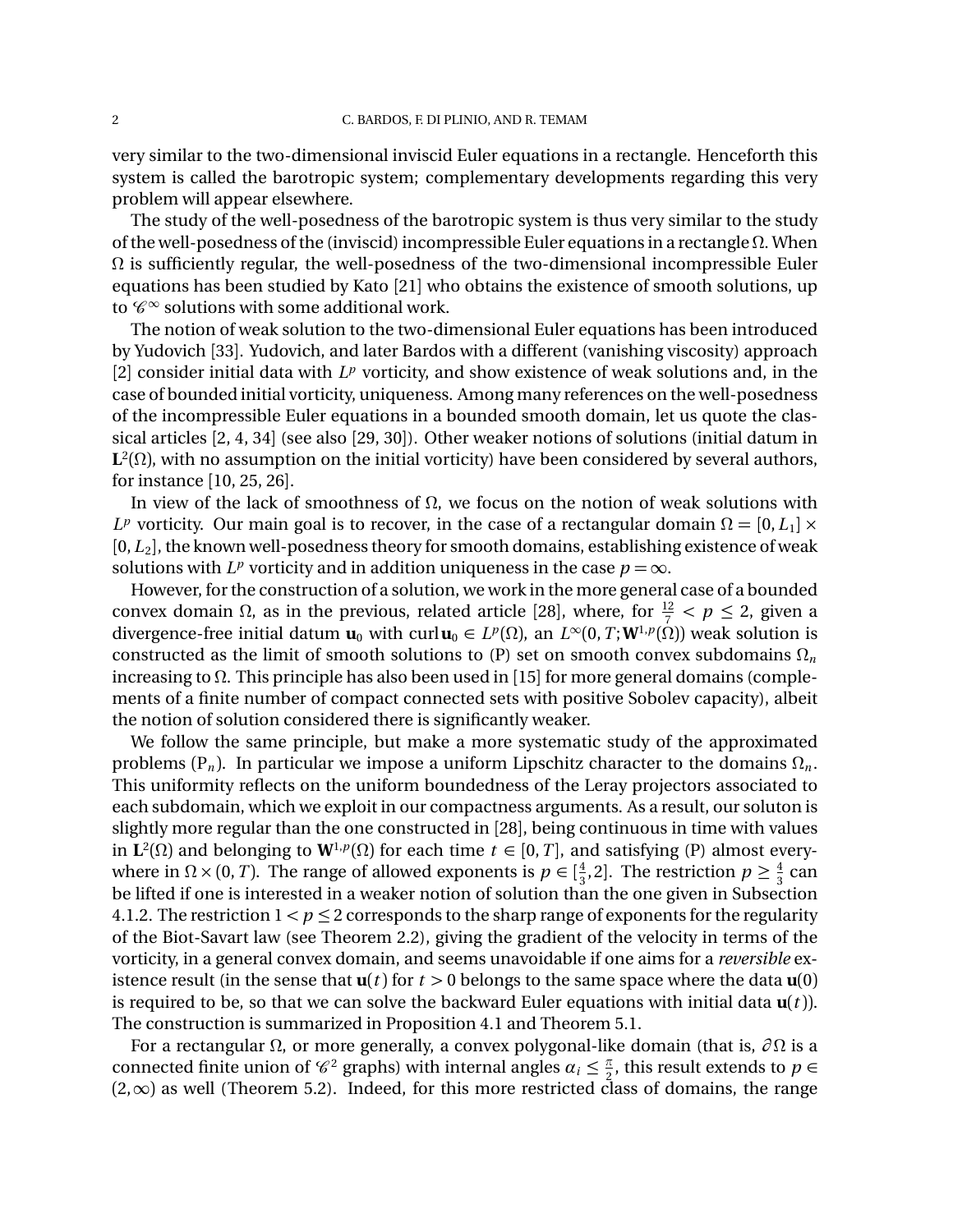of exponents for the regularity of the Biot-Savart law is  $(1,\infty)$ , a consequence of Grisvard's results [18, 19]. See Remark 2.2 for a brief discussion of this point.

Theorem 5.2 also contains the main result of uniqueness of solutions with bounded initial vorticity in a rectangle. The proof follows Yudovich's energy method, and relies on the endpoint  $L^{\infty}(\Omega) \to W^{2,\text{bmo}}(\Omega)$  regularity result for the solution to the Dirichlet problem on a rectangle, Proposition 3.1, which appears to be new. We do not dwell on this point, but unbounded initial vorticities with loglog-type blowup of the  $L^p$ -norms as  $p \to \infty$ , like in [34], would also suffice for uniqueness.

**Plan of the paper.** In Section 2, we develop the necessary tools for the analysis of (P) on a bounded convex non-smooth domain  $\Omega$ . Section 3 contains the endpoint-type regularity result for the Dirichlet problem on a rectangle, which will be instrumental in establishing uniqueness of solutions. In Section 4 we give a weak formulation of (P), and construct a weak solution to (P) on a bounded convex domain (Proposition 4.1). Section 5 contains the statements and the proofs of the main results, Theorems 5.1 and 5.2.

**Notation.** Given a domain  $\Omega \subset \mathbb{R}^2$ , and scalar functions  $u, v: \Omega \to \mathbb{R}$ , vector valued functions  $\mathbf{u}, \mathbf{v}: \Omega \to \mathbb{R}^2$ , we denote

$$
(u,v)_{\Omega} := \int_{\Omega} u v, \qquad (\mathbf{u},\mathbf{v})_{\Omega} := \int_{\Omega} \mathbf{u} \cdot \mathbf{v}.
$$

Throughout, for  $p \in [1,\infty]$ , we use the notations

$$
p' = \frac{p}{p-1}, \qquad p^* = \begin{cases} \frac{2p}{2-p} & 1 \le p < 2\\ \infty & p \ge 2 \end{cases}
$$

respectively for the Hölder and Sobolev conjugate exponents of *p*.

*Bump functions.* Let  $d \geq 1$ , and  $\phi^d : \mathbb{R}^d \to \mathbb{R}$  be a smooth nonnegative radial function supported in  $\{|x| \leq \frac{1}{2}\}$ , equal to 1 in  $\{|x| \leq \frac{1}{4}\}$ , and with  $\int_{\mathbb{R}^d} \phi^d = 1$ . We will make use of the functions

$$
\phi_{\varepsilon}^d(x) = (\text{Dil}_{\varepsilon}^1 \phi^d)(x) := \varepsilon^{-d} \phi(\varepsilon^{-1} x), \qquad \varepsilon > 0,
$$

and refer to them as  $L^1$ -bump functions (or  $L^1$ -bumps). Indeed, note that  $\int_{\mathbb{R}^d} \phi_\varepsilon^d(x) dx = 1$ .

#### 2. ELLIPTIC REGULARITY IN A BOUNDED CONVEX DOMAIN

In this section, we set the foundation for our analysis of the Euler system (P). Throughout the section,  $\Omega$  is an open, bounded, convex subset of  $\mathbb{R}^2$  which contains the origin. In Section 3, we will specialize to the case of a rectangular domain and develop further elliptic regularity results.

We first recall the analytic properties of the boundary  $\partial\Omega$  and construct an approximation of  $\Omega$  by an increasing sequence of convex smooth subdomains with uniformly Lipschitz boundary. Then, we describe the normal trace operator on  $\Omega$ , introduce the class of tangential vector fields, and establish the Helmholtz decomposition of  $\mathbf{L}^p(\Omega)$ , for  $1 < p < \infty$ . Finally, we discuss some regularity results for the Dirichlet problem in  $\Omega$ , which we exploit to define the spaces in which the evolution of the Euler system (P) will take place.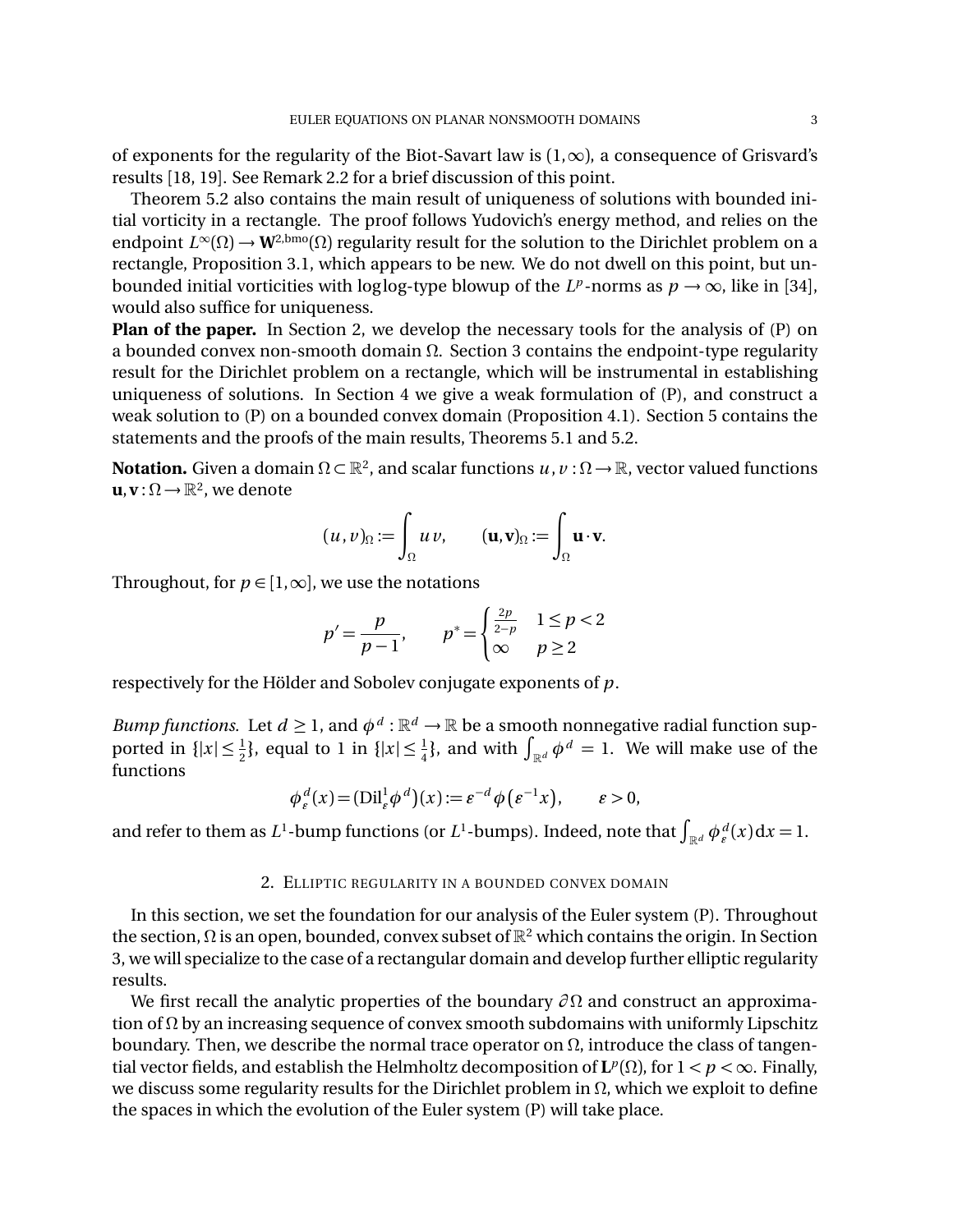2.1. **Regularity and approximation of bounded convex domains.** We begin with a proposition.

**Proposition 2.1.** *There exist positive constants*  $M_{\Omega}$ ,  $\delta_{\Omega}$ , and a finite collection of open squares  ${Q_i : i = 1, \ldots, N_0}$  *of diameter*  $\delta$  *such that:* 

- $\cdot$   $\overline{\Omega} \subset \bigcup^{N_{\Omega}}$ *i*=1  $Q_i$ ,  $Q_i = c(Q_i) + Q_0$ ,  $Q_0 = \{|y_1|, |y_2| < \delta_{\Omega}, \}$ ,
- $\cdot$  *whenever*  $Q_i \cap \partial \Omega \neq \emptyset$ , there exists a function  $\beta_i : (-\delta_{\Omega}, \delta_{\Omega}) \to \mathbb{R}$ , in the coordinates with *origin the center of Qi and oriented along the sides of Qi , with the properties*
	- *·*  $\beta_i$  is convex and Lipschitz with constant  $M_{\Omega}$ ;
	- $\cdot$  *Q<sub>i</sub>*  $\cap \partial \Omega = \{ (y_1, \beta_i(y_1) : y_1 \in (-\delta_{\Omega}, \delta_{\Omega}) \},\$
	- $\cdot$  *Q<sub>i</sub>*  $\cap$   $\Omega$  = { $(y_1, y_2) \in Q_i$  :  $y_2 > \beta_i(y_1)$ }*,*
- $\cdot$   $\Omega$  *has the strong local Lipschitz property with constants*  $M_{\Omega}$ ,  $\delta_{\Omega}$ ,  $N_{\Omega}$ .

*Proof.* It is known (see [18, Corollary 1.2.2.3] that  $\Omega$  bounded and convex implies that  $\Omega$  has a Lipschitz boundary (in the sense of [18, Definition 1.2.2.1]), which is exactly what is described in the first two assertions. The fact that  $\beta_i$  is convex is a consequence of the fact that its epigraph  $Q_i \cap \Omega$  is convex. Finally, the first two assertions imply the strong local Lipschitz<br>property with constants  $M_0$ ,  $\delta_0$ ,  $N_0$  as described in [1, IV4.2] property with constants  $M_{\Omega}$ ,  $\delta_{\Omega}$ ,  $N_{\Omega}$  as described in [1, IV.4.2].

2.1.1. *Approximation by smooth convex subdomains.* We construct a sequence of smooth convex domains  $\Omega_n$  increasing to  $\Omega$ , that is

*n*

(2.1)  $\Omega_n$  smooth convex,  $\Omega_n \in \Omega_{n+1} \subset \cdots \subset \Omega, \qquad \Omega = \bigcup$  $\Omega_n$ .

and with the property that

(2.2) the constants in the strong local Lipschitz property of  $\Omega$  are uniform in *n*.

We introduce the Minkowski functional of  $\Omega$ 

 $\mu_{\Omega} : \overline{\Omega} \to [0,\infty), \qquad \mu_{\Omega}(x) = \inf \{ \lambda > 0 : \lambda^{-1} x \in \overline{\Omega} \}.$ 

The function  $\mu_{\Omega}$  is a convex function on  $\overline{\Omega}$  (see [20, pp. 57-59]). A convex function on a compact subset of any normed space is globally Lipschitz (see [23] for a simple proof ): thus, call  $L_{\Omega}$  the Lipschitz constant of  $\mu_{\Omega}$ . The function  $\rho = \mu_{\Omega} - 1$  is convex and Lipschitz with the same constant  $L_{\Omega}$ , and

$$
\Omega = \{x \in \overline{\Omega} : \rho(x) < 0\}, \qquad \partial \Omega = \{x \in \overline{\Omega} : \rho(x) = 0\}
$$

For  $\varepsilon > 0$ , let  $\Omega^{\varepsilon}$  be the  $\varepsilon$ -neighborhood of  $\Omega$ . It is easy to verify that the mollification (see Section 1 for notation)

$$
\rho_{\varepsilon} : \Omega^{\varepsilon} \to [-1, 0], \qquad \rho_{\varepsilon} := \rho * \phi_{\varepsilon}^{2}
$$

is smooth and convex, and moreover that the Lipschitz constants of  $\{\rho_{\varepsilon} : \varepsilon > 0\}$  are uniformly bounded by  $L_{\Omega}$ . Finally, we have that, for  $\varepsilon \to 0$ ,  $\rho_{\varepsilon} \to \rho$  in the uniform Lipschitz norm, that is

$$
\sup_{x,y\in\Omega} \frac{|\rho_{\varepsilon}(x)-\rho(x)-\rho_{\varepsilon}(y)+\rho(y)|}{|x-y|}\to 0, \qquad \varepsilon\to 0.
$$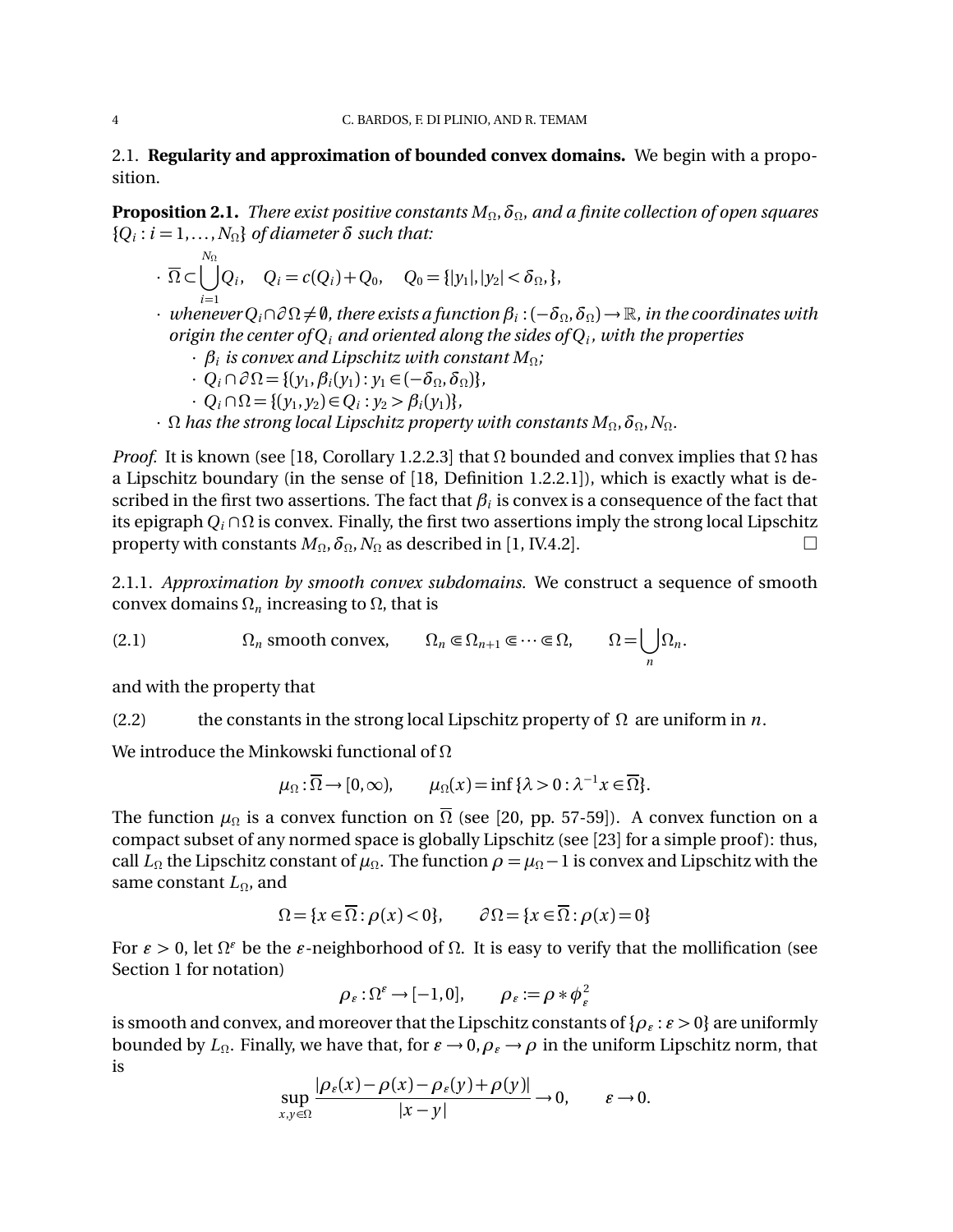Choose a subsequence  $n_k$  with

$$
\sup_{x \in \Omega} \left| \rho_{\frac{1}{n_k}}(x) - \rho_{\frac{1}{n_{k+1}}}(x) \right| < (n_k)^{-3},
$$

and define

$$
\Omega_k := \left\{ x \in \Omega : \rho_{\frac{1}{n_k}}(x) < -\frac{1}{n_k} \right\};
$$

it follows that  $\Omega_k$  is a convex open set,  $\Omega_k \subseteq \Omega_{k+1} \subseteq \Omega$ , and that  $|\Omega_k| = \Omega$ . Moreover the  $\partial \Omega_k$ are smooth, and uniformly Lipschitz (with respect to  $k$ ). Thus each  $\Omega_k$  has the strong local Lipschitz property with Lipschitz constant uniformly bounded in *k* . The construction (2.2) is thus completed.

Several important consequences of (2.1)-(2.2) will be derived in the next subsections. Here, we mention that (2.2) guarantees that the implicit constants appearing in the Sobolev embeddings and trace theorems on  $\Omega_n$ , which depend on the constants in the strong local Lipschitz property (see Theorem IV.4.1 and its proof in [1] for instance) are uniform in *n* (they do depend on  $\Omega$  however, through  $M_{\Omega}$ ,  $\delta_{\Omega}$ ,  $N_{\Omega}$  and  $L_{\Omega}$ ).

2.2. **Normal vector, normal traces, tangential vector fields.** Maintaining the notation of Proposition 2.1, we observe that for each *i*,  $\beta'_i(y_1)$  is defined almost everywhere on  $(-\delta_\Omega, \delta_\Omega)$ and  $|\beta'_i(y_1)| \leq M_\delta$  wherever defined. We can thus define the normal vector almost everywhere on  $Q_i \cap \partial \Omega$  by

$$
\mathbf{n}(x) = \mathbf{n}(y_1, \beta_i(y_1)) := \frac{(-\beta'_i(y_1), 1)}{\sqrt{1 + (\beta'_i(y_1))^2}}, \qquad x = (y_1, \beta_i(y_1)) \in Q_i \cap \partial \Omega.
$$

This definition can be extended to all of  $Q_i$  by  $\mathbf{n}(y_1, y_2) = \mathbf{n}(y_1, \beta_i(y_1))$ , and using a partition of unity subordinated to the covering of  $\overline{\Omega}$  by the  $Q_i$ , to a bounded vector field on all of  $\overline{\Omega}$ .

Thus, for  $\mathbf{v} \in \mathcal{D}(\overline{\Omega};\mathbb{R}^2)$ ,

$$
\gamma_{\mathbf{n}}\mathbf{v}(x) := \mathbf{v}(x) \cdot \mathbf{n}(x), \quad \gamma_{\mathbf{t}}\mathbf{v}(x) := \mathbf{v}^{\perp}(x) \cdot \mathbf{n}(x), \qquad x \in \partial \Omega
$$

is defined almost everywhere on  $\partial \Omega$ . We are interested in the spaces

$$
\mathbf{L}_{\text{div}}^p(\Omega) = \{ \mathbf{v} \in \mathbf{L}^p(\Omega) : \text{div}\,\mathbf{v} \in L^p(\Omega) \}, \qquad 1 \le q \le \infty.
$$

The classical  $W^{1,p}(\Omega) \to W^{1-\frac{1}{q},q}(\partial \Omega)$  trace theorem due to Gagliardo [13] yields the lemma below, arguing along the same lines of [31, Theorem I.1.2]. For a definition of Sobolev spaces (of fractional order) on Lipschitz submanifolds of  $\mathbb{R}^d$ , see Subsection 1.3.3 in [18]. Note that if  $f \in \mathcal{D}(\overline{\Omega})$  (that is, f is restriction to  $\overline{\Omega}$  of a function in  $\mathscr{C}^{\infty}(\mathbb{R}^2)$ ), then the restriction of f to  $\partial\Omega$  is a Lipschitz function on the Lipschitz submanifold  $\partial\Omega$ .

**Lemma 2.1.** Let  $\Omega \subset \mathbb{R}^2$  be a bounded convex domain and  $p \in (1,\infty)$ . The map  $\gamma_n : v \in$  $\mathscr{D}(\overline{\Omega};\mathbb{R}^2) \rightarrow \gamma_n \mathbf{v} \in \text{Lip}(\partial \Omega)$  extends as a linear bounded map

$$
\gamma_{\mathbf{n}}: \mathbf{L}^p_{\rm div}(\Omega) \to W^{-\frac{1}{p'},p'}(\partial \Omega)
$$

*and the generalized Stokes formula*

(2.3) 
$$
(\mathbf{v}, \nabla \varphi)_{\Omega} + (\text{div } \mathbf{v}, \varphi)_{\Omega} = \langle \gamma_{\mathbf{n}} \mathbf{v}, \gamma_0 \varphi \rangle
$$

*holds for every*  $\mathbf{v} \in \mathbf{L}^p_{div}(\Omega)$  *and*  $\varphi \in W^{1,p'}(\Omega)$ *.*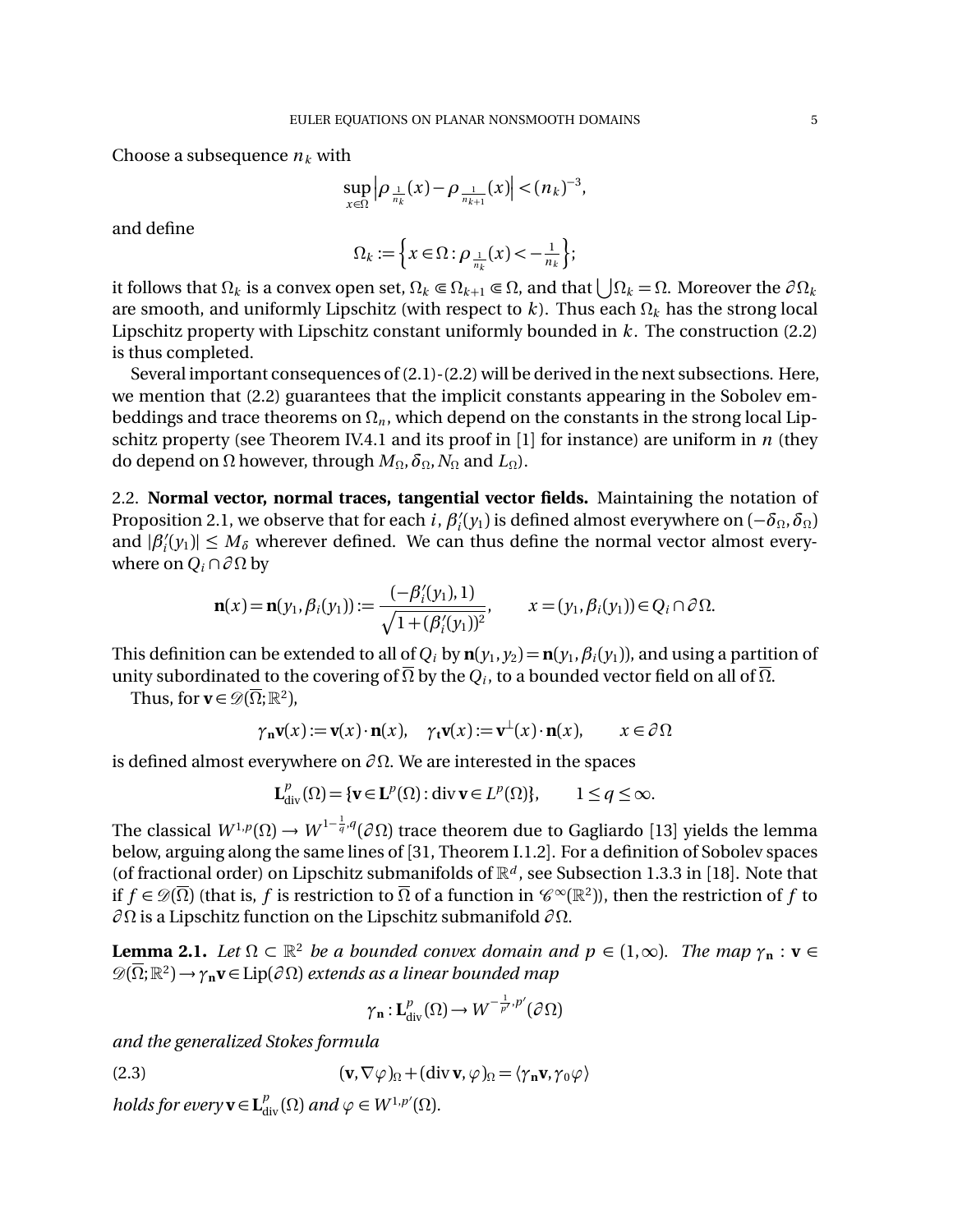**Remark 2.1.** If  $\Omega_n$  is an approximating sequence of domains as in Subsection 2.1.1, the norms of the  $\gamma_n \in \mathscr{L}(\mathbf{L}^p_{div}(\Omega)) \to W^{-1/p',p'}(\partial \Omega_n)$  are uniformly bounded in *n*. This uniformity descends from the uniformity of the constants in the Gagliardo trace theorem, [13].

2.2.1. **L**<sup>*p*</sup> *-tangential vector fields.* We say that  $\mathbf{v} \in \mathbf{L}^1(\Omega)$  is a tangential divergence free vector field if

(2.4) 
$$
(\mathbf{v}, \nabla \varphi)_{\Omega} = 0 \qquad \forall \varphi \in \mathscr{D}(\overline{\Omega}).
$$

As a consequence of Lemma 2.1, it follows that

(2.5) 
$$
\mathbf{L}_{\tau}^{p}(\Omega) := \{ \mathbf{v} \in L^{p}(\Omega) : (2.4) \text{ holds} \} = \{ \mathbf{v} \in \mathbf{L}_{div}^{p}(\Omega) : \text{div} \, \mathbf{v} = 0, \gamma_{\mathbf{n}} \mathbf{v} = 0 \}.
$$

2.3. **Helmholtz decomposition.** Let  $\mathcal{V} := {\mathbf{v} \in \mathcal{D}(\Omega; \mathbb{R}^2) : \text{div } {\mathbf{v}} = 0}$ . It is well known (see for example Theorem I.1.4 in [31]) that for  $\Omega$  Lipschitz

(2.6) 
$$
\mathbf{L}_{\tau}^{2}(\Omega) = \text{ the closure of } \mathcal{V} \text{ in } \mathbf{L}^{2}(\Omega), \qquad \mathbf{L}_{\tau}^{2}(\Omega)^{\perp} = \{ \nabla \pi : \pi \in H^{1}(\Omega) \}.
$$

Let us denote by  $P_{\Omega}: L^2(\Omega) \to L^2_{\tau}(\Omega)$  the corresponding orthogonal projector. The following result, due to Geng and Shen [14] allows us to obtain (2.6) for all  $1 < p < \infty$  and extend  $P_{\Omega}$ boundedly to  $L^p(\Omega)$ . Note that Theorem I.1.4 in [31] (i.e. the case  $p = 2$  of Theorem 2.1 below) holds whenever  $\Omega$  is Lipschitz; actually, the range  $p \in (\frac{3}{2} - \varepsilon, 3 + \varepsilon)$  is known to be sharp for general Lipschitz domains [11].

**Theorem 2.1.** Let  $\Omega \subset \mathbb{R}^2$  be a bounded convex domain and  $1 < p < \infty$ . The following hold:

(2.7) 
$$
\mathbf{L}_{\tau}^{p}(\Omega) = \text{ the closure of } \mathcal{V} \text{ in } \mathbf{L}^{p}(\Omega);
$$

*P*<sup>Ω</sup> *extends to a bounded linear operator* 

$$
P_{\Omega}: \mathbf{L}^p(\Omega) \to \mathbf{L}^p_{\tau}(\Omega), \qquad P_{\Omega}|_{\mathbf{L}^p_{\tau}(\Omega)} = I_{\mathbf{L}^p_{\tau}(\Omega)},
$$

*with operator norm only depending on*  $M_{\Omega}$ ,  $\delta_{\Omega}$ ,  $N_{\Omega}$ ,  $L_{\Omega}$ . Moreover, for each  $\mathbf{v} \in \mathbf{L}^p(\Omega)$ , there *exists*  $\pi \in W^{1,p}(\Omega)$ *, unique up to an additive constant such that* 

(2.8) 
$$
P_{\Omega}^{\perp}\mathbf{v}:=(I-P_{\Omega})\mathbf{v}=\nabla\pi.
$$

*Proof.* The second and third statements appear almost verbatim in [14, Theorem 1.3]. Let us show how they imply (2.7); denote by  $\tilde{H}_{\tau}^{\tilde{p}}$  the space on the right hand side of (2.7). The backward inclusion is easy (see the proof of [31, Theorem I.1.4] for example). To get equality, we begin by characterizing the annihilator of  $\mathbf{H}^p_\tau$  in  $\mathbf{L}^p_\tau(\Omega)$  as

$$
(2.9) \quad \left(\mathbf{H}_{\tau}^{p}\right)^{\perp} := \left\{ F \in \mathcal{L}(\mathbf{L}_{\tau}^{p}(\Omega), \mathbb{R}) : F|_{\mathbf{H}_{\tau}^{p}} = 0 \right\} = \nabla W^{1, p'}(\Omega), \quad \nabla W^{1, p'}(\Omega) := \left\{ \nabla \pi : \pi \in W^{1, p'}(\Omega) \right\}.
$$

*Proof of* (2.9). It is known (see [32] for a simple proof) that

$$
F \in \mathcal{D}'(\Omega; \mathbb{R}^2), \qquad F(\mathbf{v}) = 0 \quad \forall \mathbf{v} \in \mathcal{V} \implies F = \nabla \pi, \ \pi \in \mathcal{D}'(\Omega).
$$

Now from the Riesz representation theorem, for each  $F \in \mathcal{L}(\mathbf{L}^p_\tau(\Omega), \mathbb{R})$  there exists a (possibly nonunique)  $f \in L^{p'}(\Omega)$  such that  $F(v) = (f, v)$  for all  $v \in L^p(\Omega)$ . From the above characterization, it follows that  $\mathbf{f} = \nabla \pi$ , and thus  $\pi \in W^{1,p'}(\Omega)$ .  $(\Omega)$ .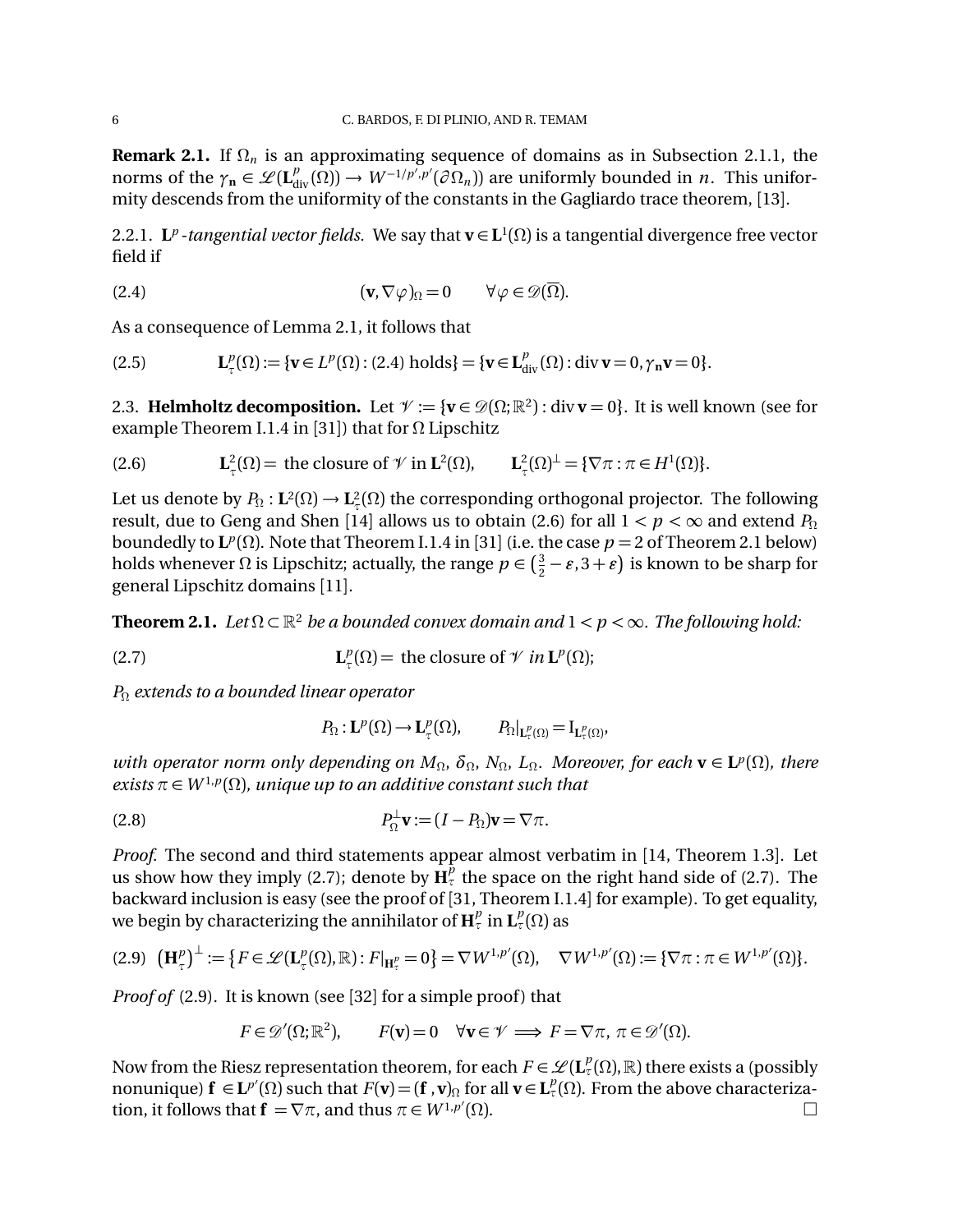With (2.9) in hand, we show that  $(\mathbf{H}_{\tau}^{p})^{\perp} = \{\mathbf{0}\}\$ , thus proving (2.7). Let  $F \in (\mathbf{H}_{\tau}^{p})^{\perp}$ , and  $\mathbf{f} \in \mathbb{R}$  $\mathbf{L}^{p'}(\Omega)$  as above. By (2.8), it follows that  $\mathbf{f} = (I - P_{\Omega})\mathbf{f}$  , i.e.  $P_{\Omega}\mathbf{f} = 0$ . Therefore

$$
(\mathbf{f}\, ,\mathbf{v})_{\Omega} = (\mathbf{f}\, ,P_{\Omega}\mathbf{v})_{\Omega} = (P_{\Omega}\mathbf{f}\, ,\mathbf{v})_{\Omega} = 0 \qquad \forall\, \mathbf{v} \in \mathbf{L}_{\tau}^{p}(\Omega),
$$

and this proves the last claim. Here we used the same notation (with slight abuse) for both  $P_{\Omega}: \mathbf{L}^p(\Omega) \to \mathbf{L}^p(\Omega)$  and  $P_{\Omega}: \mathbf{L}^{p'}(\Omega) \to \mathbf{L}^{p'}$  $(\Omega)$ .

# 2.4. **The Dirichlet problem and the Biot-Savart law.** Denote by

 $A_{\Omega} = -\Delta$  on  $\Omega$  with Dirichlet boundary conditions,  $(\Omega) \cap H^1_0(\Omega)$ .

We recall the following consequence of the Lax-Milgram lemma.

**Proposition 2.2.** Let  $f \in H^{-1}(\Omega)$  be given. Then there exists a unique  $F \in H_0^1(\Omega)$  satisfying (2.10)  $A_{\Omega}F = f, \qquad ||F||_{H_0^1(\Omega)} \le ||f||_{H^{-1}(\Omega)}.$ 

Referring to (2.10), we use the notation  $F = G_0 f$ . The classical theory of elliptic equations (see for example [17]) tells us that, when  $\Omega$  is a bounded smooth domain, and  $f \in L^p(\Omega)$ ,  $G_\Omega f$ has two derivatives in  $L^p(\Omega)$  for any  $1 < p < \infty$ . This is no longer true in general if the domain  $\Omega$  is merely bounded and convex. However, the above result still holds in the range  $1 < p \leq 2$ : we state this precisely in the theorem below, due to Fromm [12].

**Theorem 2.2.** Let  $\Omega \subset \mathbb{R}^2$  be a bounded convex domain. Let  $1 < p \le 2$  and  $f \in L^p(\Omega)$  be given. *Then, there exists a positive constant*  $C_{p,\Omega}$ *, depending only on p and on the Lipschitz character*  $of  $\Omega$ , such that$ 

$$
(2.11) \tG_{\Omega}f \in W^{2,p}(\Omega) \cap W_0^{1,p}(\Omega), \t||G_{\Omega}f||_{W^{2,p}(\Omega)} \leq C_{p,\Omega}||f||_{L^p(\Omega)}.
$$

**Remark 2.2.** We wish to make a remark on a more restricted class of domains, which however includes the physically interesting case of a rectangle. We say that  $\Omega \subset \mathbb{R}^2$  is a *polygonallike domain* if it is a bounded convex open set and  $\partial\Omega$  is a piecewise  $\mathscr{C}^2$  planar curve, with finitely many points  $\{S_1, \ldots, S_N\}$  of discontinuity for the tangent vector  $\mathbf{n}(x)$ ,  $x \in \partial \Omega$ ; we call  $\Gamma_i$  the component of  $\partial \Omega$  with end points  $S_i$ ,  $S_{i+1}(S_{N+1} = S_1)$ . Then the tangent and normal vectors  $\mathbf{t}_j$ ,  $\mathbf{n}_j$  to  $\Gamma_j$  belong to  $\mathcal{C}^1(\Gamma_j)$ , for each  $j = 1, ..., N$ , and we write

$$
n_{-}(Sj) = \lim_{\substack{x \to S_j \\ x \in \Gamma_{j-1}}} n_{j}(x), \qquad n_{+}(Sj) = \lim_{\substack{x \to S_j \\ x \in \Gamma_{j}}} n_{j}(x).
$$

We assume for definiteness that  $\mathbf{n}_-(S_j) \neq \mathbf{n}_+(S_j)$ . Due to the convexity of  $\Omega$ ,

(2.12) 
$$
0 < \alpha_j := \text{angle}(\mathbf{n}_-(S_j), \mathbf{n}_+(S_j)) < \pi, \quad j = 1, ..., N,
$$

and we set  $\underline{\alpha} := \min\{\alpha_i\} > 0$ ,  $\overline{\alpha} := \max\{\alpha_i\} < \pi$ . For this class of domains, under the additional assumption that  $\overline{\alpha} \leq \frac{\pi}{2}$ , given  $1 < p < \infty$  and  $f \in L^p(\Omega)$ , the unique solution  $G_{\Omega} f \in H^{1}(\Omega)$  belongs to  $W^{2,p}(\Omega)$  as well and satisfies the estimate

(2.13) 
$$
||G_{\Omega}f||_{W^{2,p}(\Omega)} \leq C_{p,\Omega}||f||_{L^p(\Omega)}.
$$

If it is the case that  $\alpha_j > \frac{\pi}{2}$  for some *j*, a singular part is present and analogues of (2.13) only hold in a range of exponents  $1 < p < p_0$ , with  $p_0 > 2$  depending on  $\overline{\alpha}$ . These results are taken from Sections 4.1-4.4 of Grisvard's classical treatise [18]. See also [19].

Tracking the proof in [18], one finds that dependence on  $p$  of the constant  $C_{p,\Omega}$  in (2.13) as  $p \rightarrow \infty$  is *O*( $p^2$ ), in contrast to the case of smooth domains, where  $C_{p,\Omega} = O(p)$ . As explained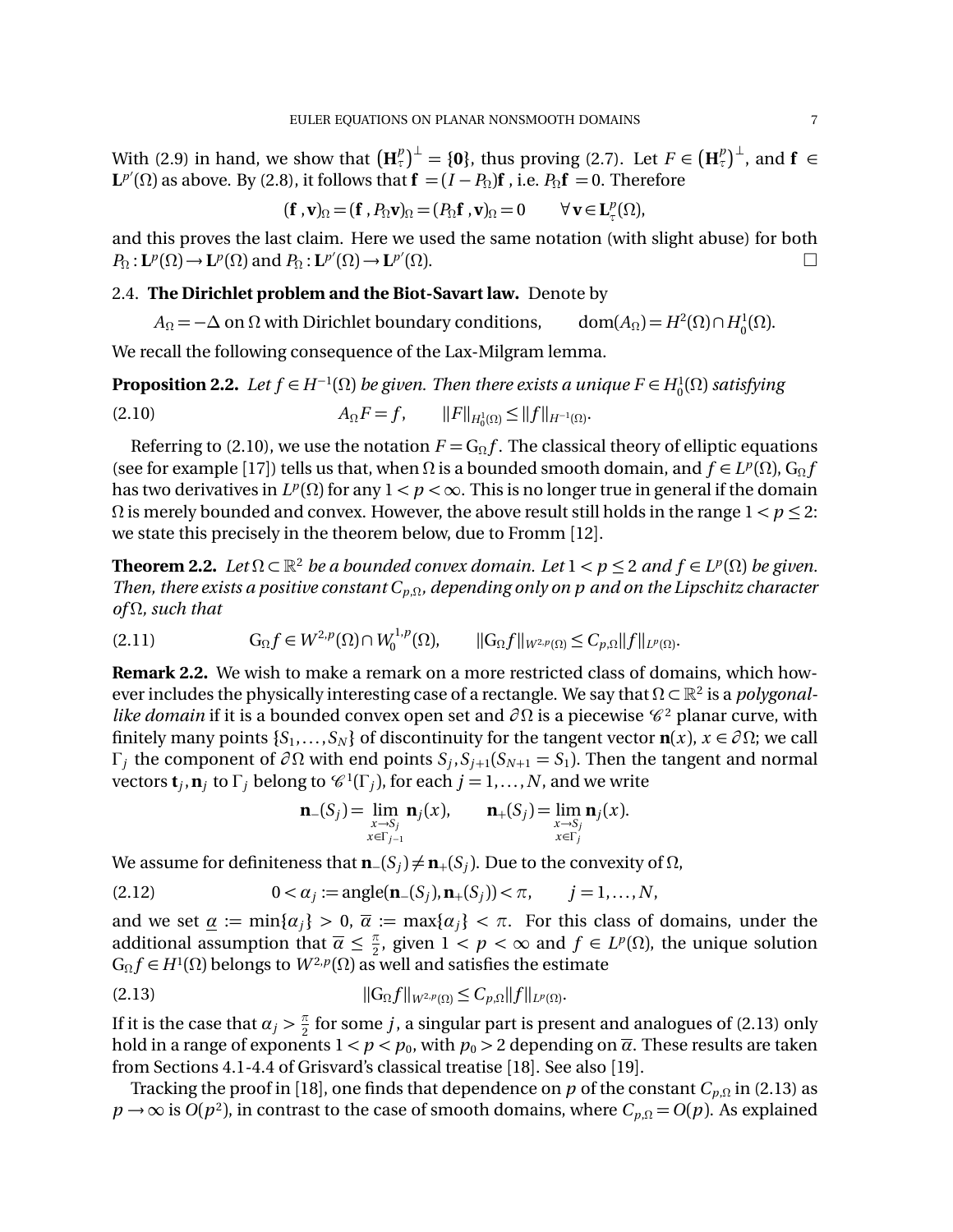in Section 5, this dependence plays a key role in the uniqueness of solutions with bounded initial vorticity to the Euler system (P). A consequence of our analysis in Section 3 is that  $C_{p,\Omega} = O(p)$  in the particular case of a rectangular domain.

Let  $\Omega_n$  be the approximating sequence to  $\Omega$  constructed in (2.1). In this context, for a function  $F: \Omega_n \to \mathbb{R}$ , we denote by  $\widetilde{F}$  its extension by zero to  $\Omega$ . Note that

$$
(2.14) \tF \in W_0^{1,p}(\Omega_n) \Longrightarrow \widetilde{F} \in W_0^{1,p}(\Omega) \quad \text{and} \quad ||\widetilde{F}||_{W_0^{1,p}(\Omega)} = ||F||_{W_0^{1,p}(\Omega_n)}.
$$

We state and prove a so-called  $\Gamma$ -convergence type result. The restrictions  $f_n, f \in L^1_{loc}(\Omega)$  can be lifted, but we only need the particular case contained in the lemma below.

**Lemma 2.2.** Let  $f_n$ ,  $f \in L^1_{loc}(\Omega)$  and set  $(f_n)_{\Omega_n} = f_n \mathbf{1}_{\Omega_n}$ . Then

(2.15) 
$$
f_n \to f \text{ in } H^{-1}(\Omega) \implies G_{\Omega_n}(f_n)_{\Omega_n} \to G_{\Omega} f \text{ weakly in } H_0^1(\Omega).
$$

*Proof.* By density it suffices to show that

$$
\lim_{n\to\infty}\left(\nabla G_{\Omega_n}(f_n)_{\Omega_n}-\nabla G_{\Omega}f,\nabla\varphi\right)_{\Omega}=0\qquad\forall\varphi\in\mathscr{D}(\Omega).
$$

Fix  $\varphi \in \mathcal{D}(\Omega)$  and choose *N* such that supp  $\varphi := D \in \Omega_N$ . Then for  $n \geq N$ , supp  $\varphi \subset \Omega_n$  and

$$
\begin{aligned} (\nabla G_{\Omega_n}(f_n)_{\Omega_n}, \nabla \varphi)_\Omega &= (\nabla G_{\Omega_n}(f_n)_{\Omega_n}, \nabla \varphi)_{\Omega_n} = (\nabla G_{\Omega_n}(f_n)_{\Omega_n}, \nabla \varphi)_{\Omega_n} \\ &= -(\Delta G_{\Omega_n}(f_n)_{\Omega_n}, \varphi)_{\Omega_n} \\ &= -(f_n, \varphi)_{\Omega_n} = -(f_n, \varphi)_{\Omega}, \end{aligned}
$$

and similarly  $(\nabla G_\Omega f, \nabla \varphi)_{\Omega} = -(f, \varphi)_{\Omega}$ . Thus

$$
(\nabla G_{\Omega_n}(f_n)_{\Omega_n}-\nabla G_{\Omega}f,\nabla\varphi)_{\Omega}=(f_n-f,\varphi)_{\Omega}=\langle f_n-f,\varphi\rangle\to 0,
$$

and the lemma follows.  $\Box$ 

We now make more explicit the connection between the Euler system and  $A_{\Omega}$ . Set

(2.16) 
$$
\mathbf{K}_{\Omega}f := \nabla^{\perp}(G_{\Omega}f), \qquad f \in H^{-1}(\Omega).
$$

We have that

(2.17)  
\n
$$
\mathbf{K}_{\Omega} \in \mathscr{L}(H^{-1}(\Omega), \mathbf{L}_{\tau}^{2}(\Omega)),
$$
\n
$$
\mathbf{K}_{\Omega} \in \mathscr{L}(L^{p}(\Omega), \mathbf{W}_{\tau}^{1, p}(\Omega)), \qquad 1 < p \le 2.
$$

*Proof of* (2.17)*-*(2.18)*.* Due to (2.11) and (2.10), we are only left to verify that

(2.19) 
$$
\operatorname{div} \mathbf{K}_{\Omega} f = 0, \qquad \gamma_{\mathbf{n}} \mathbf{K}_{\Omega} f = 0, \qquad \forall f \in H^{-1}(\Omega).
$$

Let  $\varphi \in \mathscr{D}(\overline{\Omega})$ . We then have, integrating by parts,

$$
(\mathbf{K}_{\Omega}f,\nabla\varphi)_{\Omega}=(\nabla(G_{\Omega}f),\nabla^{\perp}\varphi)_{\Omega}=-(G_{\Omega}f,\operatorname{div}\nabla^{\perp}\varphi)_{\Omega}+\int_{\partial\Omega}(G_{\Omega}f)\nabla^{\perp}\varphi\cdot\mathbf{n},
$$

and both terms vanish in the right-hand side. We conclude by means of  $(2.5)$ .

The next lemma shows that curl is the left inverse of  $\nabla^{\perp} \circ G_{\Omega}$  on  $L^p(\Omega)$ ,  $1 < p \leq 2$ .

# **Lemma 2.3.** *Let*  $1 < p \leq 2$  *and*  $f \in L^p(\Omega)$ *. Then*

$$
(2.20) \t\t f = \operatorname{curl} \mathbf{K}_{\Omega} f.
$$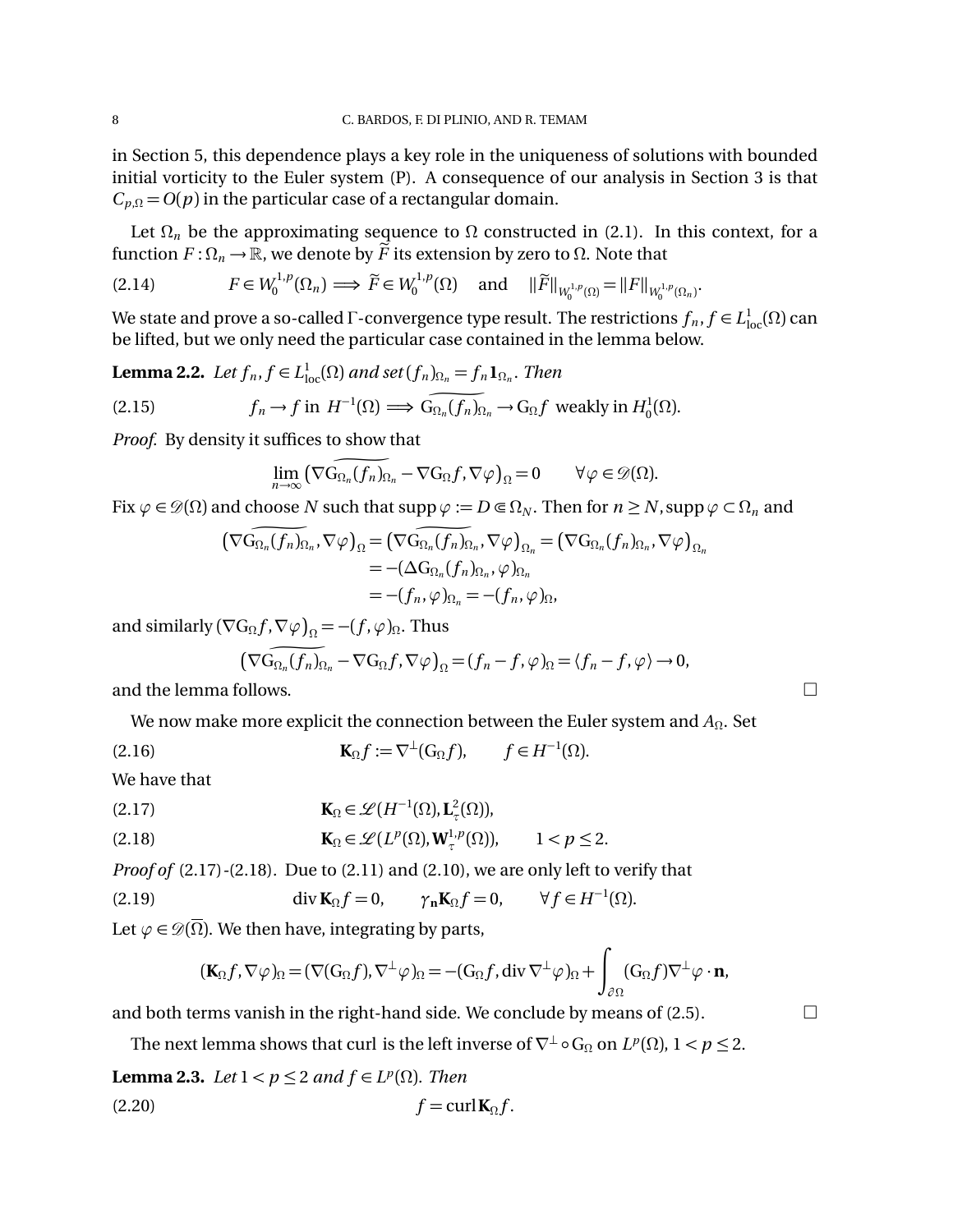*Proof.* By density, it suffices to show that

(2.21) 
$$
(f, \varphi)_{\Omega} = (\operatorname{curl} \mathbf{K}_{\Omega} f, \varphi), \qquad \forall \varphi \in \mathscr{D}(\Omega).
$$

Let now  $\varphi \in \mathcal{D}(\Omega)$ . We have

$$
(f, \varphi)_{\Omega} = (-\Delta G_{\Omega} f, \varphi)_{\Omega} = (G_{\Omega} f, -\Delta \varphi)_{\Omega} = (\nabla^{\perp} G_{\Omega} f, \nabla^{\perp} \varphi)_{\Omega}
$$

$$
= (\mathbf{K}_{\Omega} f, \nabla^{\perp} \varphi)_{\Omega} = (\operatorname{curl} \mathbf{K}_{\Omega} f, \varphi)_{\Omega} - \int_{\partial \Omega} \varphi (\mathbf{K}_{\Omega} f)^{\perp} \cdot \mathbf{n},
$$

and the last term on the right hand side is zero. We integrated by parts in the last equality, which is legitimate since  $\mathbf{K}_{\Omega} f \in W^{1,p}(\Omega)$ .

2.5. **The spaces**  $V^{1,p}$ **.** The evolution of our solution to the Euler system (P) will take place in the space of  $L^p$  tangential vector-fields with  $L^p$  vorticity. That is, we define, for  $1 < p < \infty$ ,

$$
(2.22) \qquad \mathbf{V}^{1,p}(\Omega) := \{ \mathbf{v} \in \mathbf{L}_{\tau}^{p}(\Omega) : \operatorname{curl} \mathbf{v} \in L^{p}(\Omega) \}, \qquad ||\mathbf{v}||_{\mathbf{V}^{1,p}(\Omega)} := (||\mathbf{v}||_{\mathbf{L}^{q}(\Omega)}^{p} + ||\operatorname{curl} \mathbf{v}||_{L^{p}(\Omega)}^{p})^{\frac{1}{p}}.
$$

As a consequence of Lemma 2.3 and Theorem 2.2, when  $1 < p \le 2$ , we have the continuous embedding  $V^{1,p}(\Omega) \hookrightarrow W^{1,p}(\Omega)$ :

$$
\|\mathbf{v}\|_{\mathbf{W}^{1,p}(\Omega)} \leq C_{p,\Omega} \|\mathbf{v}\|_{\mathbf{V}^{1,p}(\Omega)} \qquad \forall \mathbf{v} \in \mathbf{V}^{1,p}(\Omega), \ 1 < p \leq 2.
$$

The embedding discussed above allows for an improvement of the boundary regularity of functions in  $V^{1,p}(\Omega)$ , by further applying Gagliardo's trace theorem to the components of **v**. More precisely,

(2.24) 
$$
\mathbf{v}|_{\partial\Omega} \in \mathbf{W}^{1-\frac{1}{p},p}(\partial\Omega), \qquad \forall 1 < p \le 2.
$$

In view of (2.24), we can therefore make sense of  $\gamma_n \mathbf{v}$  as  $\mathbf{v} \cdot \mathbf{n}|_{\partial\Omega}$  whenever  $\mathbf{v} \in \mathbf{V}^{1,p}(\Omega)$ .

#### 3. ELLIPTIC REGULARITY IN A RECTANGLE

We assume throughout this section that  $\Omega = [0, L_1] \times [0, L_2]$ . Hereafter, we develop an appropriate substitute of Theorem 2.2 in the range  $2 < p \leq \infty$ , with spaces of functions with bounded mean oscillation replacing  $L^{\infty}$ .

3.1. **Local bmo spaces.** We denote by  $b \text{mo}(\mathbb{R}^2)$  the strict subspace of BMO( $\mathbb{R}^2$ ) normed by

(3.1) 
$$
||f||_{bmo(\mathbb{R}^2)} = \sup_{|Q| < 1} \frac{1}{|Q|} \int_Q |f(x) - f_Q| \, dx + \sup_{|Q| \ge 1} \frac{1}{|Q|} \int_Q |f(x)| \, dx
$$

where the suprema above are taken over squares  $Q \subset \mathbb{R}^2$  and  $f_Q$  denotes the average of *f* on the cube *Q*. See for example [5] for more details.

Let  $D \subset \mathbb{R}^2$  be a domain. For a function  $f : \overline{D} \to \mathbb{R}$ , let  $\overline{f}$  be its extension to zero outside  $\overline{D}$ , i.e.  $\overline{f} := f \mathbf{1}_{\overline{D}}$ . We define the Banach spaces

$$
\text{bmo}_z(D) = \{f : \overline{D} \to \mathbb{R} : \overline{f} \in \text{bmo}(\mathbb{R}^2) \}, \qquad ||f||_{\text{bmo}_z(D)} := ||\overline{f}||_{\text{bmo}(\mathbb{R}^2)},
$$

i.e. the space of functions on  $\overline{D}$  whose trivial extension is in bmo( $\mathbb{R}^2$ ). The continuous embedding  $L^{\infty}(D) \hookrightarrow \text{bmo}_z(D)$  is immediate to verify; this, together with John-Nirenberg's inequality

(3.2) 
$$
||f||_{L^p(D)} \leq C_D p ||f||_{bmo_z(D)},
$$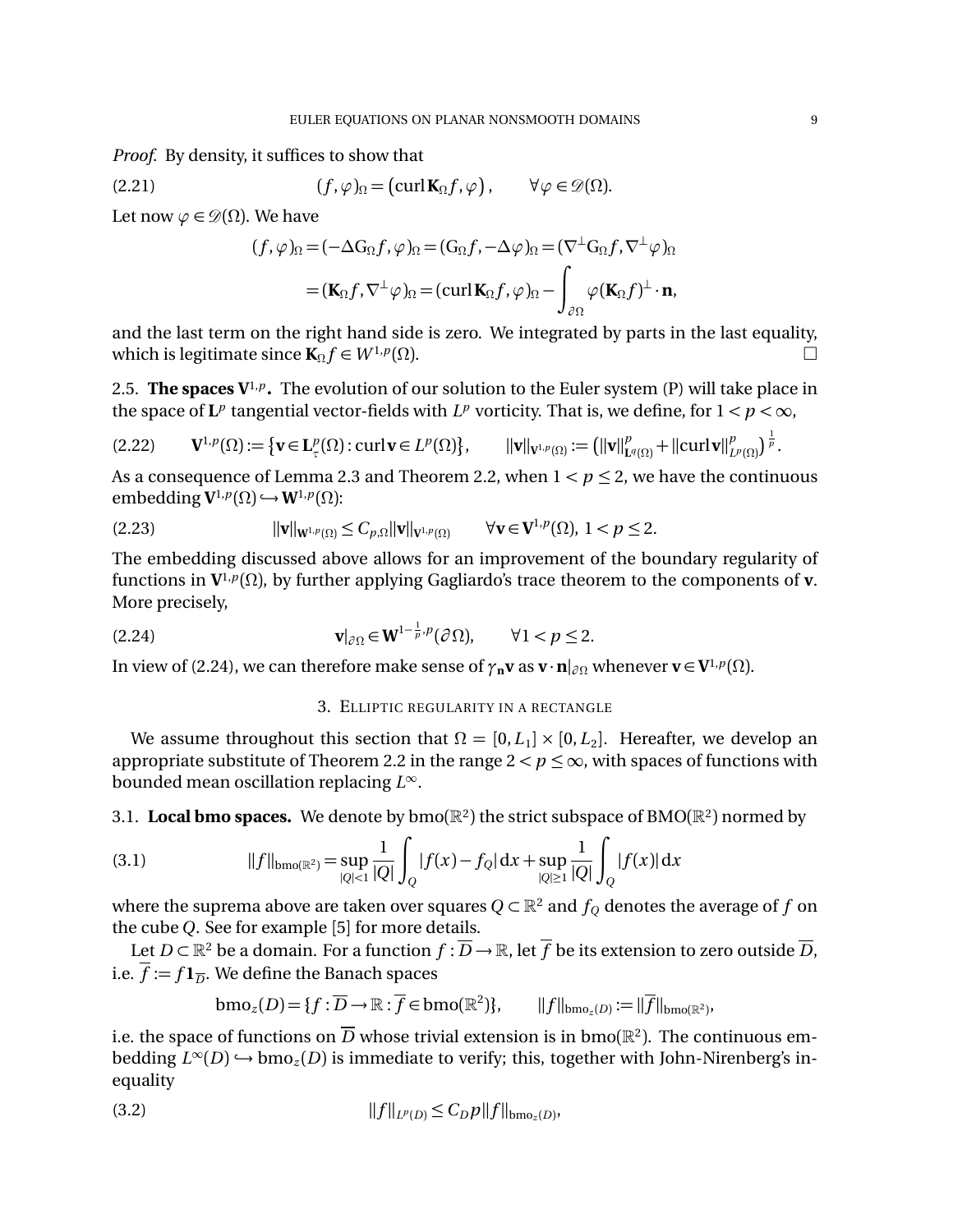where the constant  $C_D$  is only dependent on diam(*D*), hints at the relevance of bmo<sub>*z*</sub>(*D*) as a substitute for  $L^{\infty}(D)$ . We use the notation

$$
W^{2,\text{bmo}_z}(D) = \{f \in \text{bmo}_z(D) : D^2 f \in \text{bmo}_z(D)^{2 \times 2}\}, \quad ||f||_{W^{2,\text{bmo}_z}(D)} := ||f||_{\text{bmo}_z(D)} + ||D^2 f||_{\text{bmo}_z(D)^{2 \times 2}}.
$$

The next theorem, which we quote from [5], tells us that the solution to the Dirichlet problem G<sub>D</sub> $f$  is in  $W^{2,\text{bmo}_z}(D)$  whenever  $f \in \text{bmo}_z(D)$ .

**Theorem 3.1.** Let D be either a bounded domain of class  $\mathscr{C}^2$  or the halfspace  $\mathbb{R}^2_+$ . Then there *exists a constant*  $C_D > 0$ *, depending only on D, such that* 

$$
(3.3) \tG_D: bmo_z(D) \to W^{2,bmo_z}(D), \t||G_Df||_{W^{2,bmo_z}(D)} \leq C_D||f||_{bmo_z(D)}.
$$

3.2. **Theorem 3.1 in a rectangle.** We prove the following proposition, which is an extension of Theorem 3.1 to the (nonsmooth, convex) domain  $\Omega = [0, L_1] \times [0, L_2]$ .

**Proposition 3.1.** *Let*  $\Omega = [0, L_1] \times [0, L_2]$ *. There exists*  $C = C(L_1, L_2)$  *such that* 

$$
||G_{\Omega}f||_{W^{2,\text{bmo}_{z}}(\Omega)} \leq C||f||_{bmo_{z}(\Omega)}.
$$

*Proof.* In this proof, the almost inequality sign is hiding a positive constant, possibly varying from line to line and depending on  $\Omega$  only. We also refer to Remark 2.2 for notation.

Denote by  $F := G_{\Omega} f$ . We preliminarily observe that, by (2.13) applied for  $p = 3$ , and John-Nirenberg's inequality (3.2)

$$
||F||_{W^{2,3}(\Omega)} \lesssim ||f||_{L^3(\Omega)} \lesssim ||f||_{bmo_z(\Omega)}.
$$

By the Sobolev embedding  $W^{2,3}(\Omega) \subset \mathscr{C}^{1,\frac{1}{3}}(\overline{\Omega})$ , we have in particular that

(3.5) 
$$
\nabla F \in \mathscr{C}^{0,\frac{1}{3}}(\overline{\Omega})^2, \qquad ||F||_{L^{\infty}(\Omega)} + ||\nabla F||_{L^{\infty}(\Omega)} \lesssim ||f||_{bmo_{z}(\Omega)}.
$$

The core of the argument begins now. Let  $\mathscr{C} := \{ \Omega_0 \cup \{ B_i : i = 1, ..., 4 \} \}$  be an open cover of  $\Omega$  as follows: each  $B_i$  is an open ball centered at the corner  $S_i$ , of radius  $\rho > 0$  chosen small enough so that  $B_i \cap B_j = \emptyset$  when  $1 \le i < j \le 4$ ;  $\Omega_0 \subset \Omega$  is an open set with smooth boundary and dist( $\overline{\Omega_0}$ ,  $\{S_1,\ldots,S_4\}$ )  $> \frac{\rho}{2}$ . For  $i=1,\ldots,4$ , set  $\Omega_i=B_i\cap\Omega$ . Let  $\{\mu_0,\mu_1,\ldots,\mu_4\}$  be a partition of unity subordinated to the cover  $\mathcal{C}$ , and write  $F_i = F\mu_i$ . Then  $F_i$  solves the Dirichlet problem

(3.6) 
$$
\begin{cases} \Delta F_i = f_i & \text{on } \Omega_i, \\ F_i = 0 & \text{on } \partial \Omega_i, \end{cases} \qquad f_i = \mu_i f + \nabla F \cdot \nabla \mu_i + F \Delta \mu_i, \qquad i = 0, ..., 4.
$$

We gather from (3.5) that

$$
(3.7) \t\t\t\t||fi||bmoz(\Omega) \lesssim ||\mui||C2(\Omega)(||f||bmoz(\Omega) + ||\nabla F||L\infty(\Omega) + ||F||L\infty(\Omega)) \lesssim ||f||bmoz(\Omega).
$$

Since  $\Omega_0$  is a smooth domain, we apply Theorem 3.1 with  $D = \Omega_0$ , and get

$$
(3.8) \t\t ||F_0||_{W^{2,\text{bmo}_z}(\Omega)} = ||F_0||_{W^{2,\text{bmo}_z}(\Omega_0)} \lesssim ||f_0||_{bmo_z(\Omega_0)} \lesssim ||f||_{bmo_z(\Omega)}.
$$

We now deal with the cases  $i \geq 1$  and show that

(3.9) 
$$
||F_i||_{W^{2,\text{bmo}_z}(\Omega)} \lesssim ||f_i||_{\text{bmo}_z(\Omega)}, \qquad i = 1,...,4
$$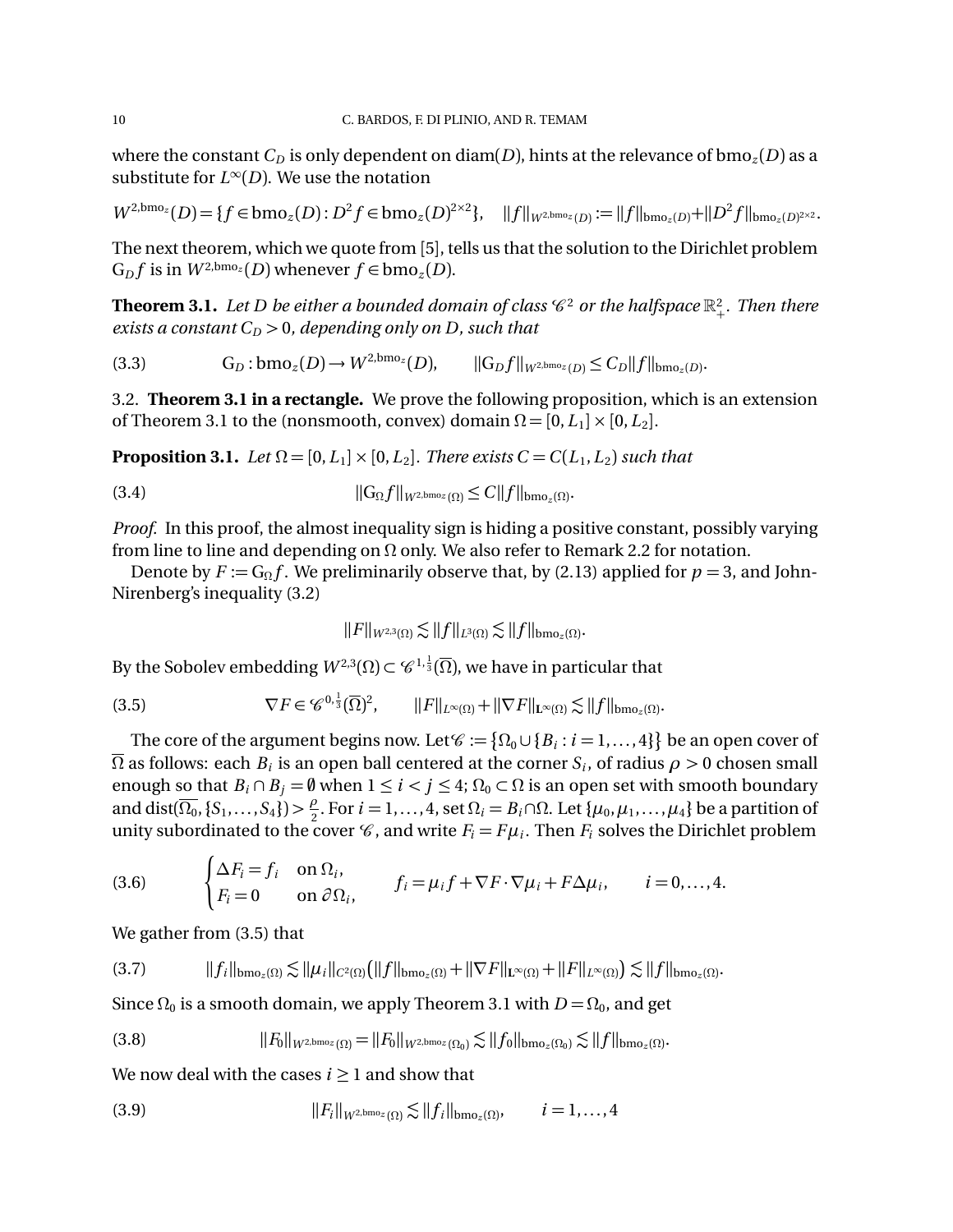which will be enough to obtain (3.4). The four corners are treated in the exact same way, so we fix  $i = 1$ , and  $S_1 = (0, 0)$ . Note that  $F_1$  solves the Dirichlet problem

$$
\begin{cases} \Delta F_1 = f_1 & \text{on } \Gamma : (0, \infty) \times (0, \infty), \\ F_1(x_1, 0) = 0 & x_1 \ge 0, \\ F_1(0, x_2) = 0 & x_2 \ge 0. \end{cases}
$$

Consider the even reflections of  $F_1$  and  $f_1$ , defined by:

$$
w(x_1, x_2) := F_1(|x_1|, x_2), \quad (x_1, x_2) \in \overline{\mathbb{R}^2_+}, \qquad h(x_1, x_2) := f_1(|x_1|, x_2), \quad (x_1, x_2) \in \mathbb{R}^2_+.
$$

One sees that *w* is the solution to the Dirichlet problem on  $\mathbb{R}^2_+$  with data *h* and zero boundary condition, i.e.  $w = G_{\mathbb{R}_+^2} h$ . We note that  $\|h\|_{\text{bmo}_z(\mathbb{R}_+^2)} \le 2\|f_1\|_{\text{bmo}_z(\Gamma)}$ ; indeed, this is the same as  $\|\overline{h}\|_{\text{bmo}(\mathbb{R}^2)} \leq 2\|\overline{f_1}\|_{\text{bmo}(\mathbb{R}^2)}$ ; recall that the bar denotes extension by zero to  $\mathbb{R}^2$ . This is clear, since  $\overline{h}(x_1, x_2) = \overline{f_1}(x_1, x_2) + \overline{f_1}(-x_1, x_2)$ . Therefore, we can apply Theorem 3.1 in the case of  $D = \mathbb{R}^2_+$ , and deduce that

$$
||w||_{W^{2,\text{bmo}}(\mathbb{R}^2_+)} \lesssim ||h||_{bmo_z(\mathbb{R}^2_+)} \lesssim ||f_1||_{bmo_z(\Gamma)}.
$$

Since *w* restricted to  $\Gamma$  coincides with  $F_1$ , (3.9) follows from the above display, and the proof of Proposition 3.1 is complete.

**Remark 3.1.** The estimate (3.4) also holds for a slightly more general class of domains, that is, polygonal-like domains, as described in Remark 2.2, with angles of the type  $\alpha_j = \frac{\pi}{m(j)}$  for some integer  $m(j) \geq 2$ . The outline of the proof is the same: after localization and a suitable change of coordinates which straightens up the boundary, one studies the resulting (general) elliptic problem in the corner  $\mathbb{R} \times (0, \alpha_i)$ , and applies a similar reflection argument to reach the halfspace. The proof is finished by applying the analogue of Theorem 3.1 for a general elliptic operator of class  $\mathscr{C}^2$ .

3.3. **The space V**<sup>1, $\infty$ </sup>( $\Omega$ ). In view of the elliptic regularity result (3.4), for  $\Omega = [0, L_1] \times [0, L_2]$  it makes sense to extend the scale of spaces  $V^{1,p}(\Omega)$  to the endpoint  $p = \infty$  by setting

$$
(3.11) \quad \mathbf{V}^{1,\infty}(\Omega) := \{ \mathbf{v} \in \mathbf{L}^2_{\tau}(\Omega) \cap \mathbf{L}^{\infty}(\Omega) : \operatorname{curl} \mathbf{v} \in L^{\infty}(\Omega) \}, \qquad ||\mathbf{v}||_{\mathbf{V}^{1,\infty}(\Omega)} := ||\mathbf{v}||_{\mathbf{L}^{\infty}(\Omega)} + ||\operatorname{curl} \mathbf{v}||_{L^{\infty}(\Omega)}.
$$

As a consequence of Proposition 3.1, we have the continuous embedding

(3.12) 
$$
\mathbf{V}^{1,\infty}(\Omega) \hookrightarrow \mathbf{W}^{1,\text{bmo}_z}(\Omega) = \{\mathbf{v} \in \text{bmo}_z(\Omega)^2 : \nabla \mathbf{v} \in \text{bmo}_z(\Omega)^{2\times 2}\}
$$

and in turn, John-Nirenberg inequality gives in particular that

(3.13) 
$$
\|\nabla \mathbf{v}\|_{L^p(\Omega)^{2\times 2}} \leq Cp\|\mathbf{v}\|_{\mathbf{V}^{1,\infty}(\Omega)} \qquad \forall p \in [1,\infty).
$$

A further remark is that standard interpolation theory [27] yields the embedding  $V^{1,p}(\Omega) \hookrightarrow$  $W^{1,p}(\Omega)$  for all  $1 < p < \infty$  as well when  $\Omega$  is a rectangle. This can also be inferred, as a particular case, from our Remark 2.2.

#### 4. THE TWO-DIMENSIONAL EULER EQUATIONS IN A BOUNDED CONVEX DOMAIN

In this section, we formulate problem (P) in a suitable weak sense and construct a weak solution.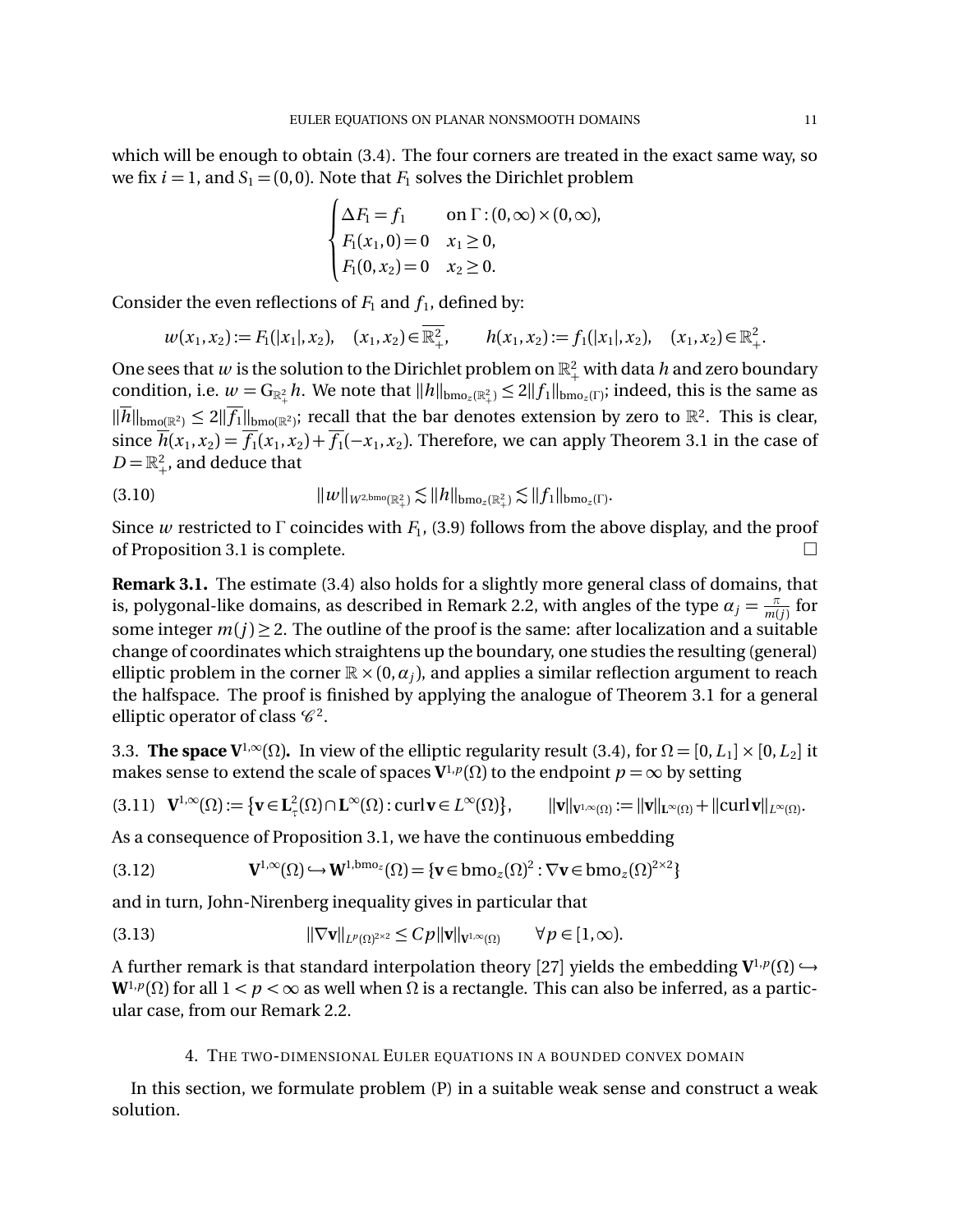4.1. **Weak formulation of** (P) **in bounded convex domains.** Our first task is to provide a weak formulation of (P) when  $\Omega$  is a bounded convex domain, which we continue to assume throughout this section. For convenience, we say that a triple of exponents  $(r_1, r_2, r_3)$  is a Hölder triplet if

$$
1 \le r_1, r_2, r_3 \le \infty, \quad \frac{1}{r_1} + \frac{1}{r_2} + \frac{1}{r_3} = 1.
$$

4.1.1. *The trilinear form.* We define the trilinear form

$$
b_{\Omega}(\mathbf{u}, \mathbf{v}, \mathbf{w}) = \int_{\Omega} (\mathbf{u} \cdot \nabla) \mathbf{u} \cdot \mathbf{w} = ((\mathbf{u} \cdot \nabla) \mathbf{u}, \mathbf{w})_{\Omega}, \qquad \mathbf{u}, \mathbf{v}, \mathbf{w} \in \mathscr{D}(\overline{\Omega}; \mathbb{R}^2).
$$

**Lemma 4.1.** *Let*  $(r_1, r_2, r_3)$  *be a Hölder triplet. Then the form*  $b_{\Omega}$  *extends to a trilinear continuous form*

$$
b_{\Omega}: \mathbf{L}_{\tau}^{r_1}(\Omega) \times \mathbf{W}^{1,r_2}(\Omega) \times \mathbf{L}^{r_3}(\Omega);
$$

*moreover, we have*

(4.1) 
$$
b_{\Omega}(\mathbf{u}, \mathbf{v}, \mathbf{w}) + b_{\Omega}(\mathbf{u}, \mathbf{v}, \mathbf{w}) = 0, \qquad \forall \mathbf{u} \in \mathbf{L}_{\tau}^{r_1}(\Omega), \quad \mathbf{v}, \mathbf{w} \in \mathbf{W}^{1, r_2}(\Omega) \cap \mathbf{L}^{r_3}(\Omega).
$$

*Proof.* Note that, as a a mere consequence of Hölder's inequality

$$
(4.2) \t\t |b_{\Omega}(\mathbf{u}, \mathbf{v}, \mathbf{w})| \leq ||\mathbf{u}||_{\mathbf{L}^{r_1}(\Omega)} ||\nabla \mathbf{v}||_{\mathbf{L}^{r_2}(\Omega)} ||\mathbf{w}||_{\mathbf{L}^{r_3}(\Omega)}, \t\forall \mathbf{u} \in \mathcal{V}, \mathbf{v}, \mathbf{w} \in \mathcal{D}(\overline{\Omega}; \mathbb{R}^2).
$$

Thus the first claim follows by density of  $\mathcal{V}$  in  $\mathbf{L}^{r_1}(\Omega)$  and of  $\mathcal{D}(\overline{\Omega};\mathbb{R}^2)$  in  $\mathbf{W}^{1,r_2}(\Omega) \cap \mathbf{L}^{r_3}(\Omega)$ . To show (4.1), we employ Stokes' formula for  $\mathbf{u} \in \mathcal{V}$  and  $\mathbf{v} \in \mathcal{D}(\overline{\Omega};\mathbb{R}^2)$  to find

$$
2b_{\Omega}(\mathbf{u}, \mathbf{v}, \mathbf{v}) = 2\sum_{j=1}^{2} (\mathbf{u}, \nabla(v_j)^2)_{\Omega} = -\sum_{j=1}^{2} (\text{div } \mathbf{u}, (v_j)^2)_{\Omega} + \sum_{j=1}^{2} \int_{\partial \Omega} (v_j)^2 \mathbf{u} \cdot \mathbf{n} = 0,
$$

and (4.1) then follows by trilinearity and density.  $\Box$ 

**Remark 4.1.** This remark, together with Remark 4.3 below, motivates why we are mostly interested in the range  $p \in [\frac{4}{3}, \infty)$ . Define

(4.3) 
$$
s(p) = \begin{cases} \frac{2p}{4-p}, & \frac{4}{3} \le p < 2, \\ \text{any } s \in [1,2) & p = 2 \\ p & p > 2 \end{cases}, \quad z(p) = (s(p))'.
$$

Assume  $\mathbf{u} \in \mathbf{V}^{1,p}(\Omega)$ . If  $p \neq 2$ , taking  $r_1 = p^*, r_2 = p, r_3 = z(p)$  in (4.2), and exploiting the Sobolev embedding  $\mathbf{V}^{1,p}(\Omega) \subset \mathbf{L}^{p^*}(\Omega)$  yields

(4.4) 
$$
\|\mathbf{v}\mapsto b_{\Omega}(\mathbf{u},\mathbf{u},\mathbf{v})\|_{\mathscr{L}(\mathbf{L}^{z(\mathbf{p})}(\Omega),\mathbb{R})}\leq C_{\Omega}\|\mathbf{u}\|_{\mathbf{V}^{1,p}(\Omega)}^2.
$$

By the Riesz representation theorem, moreover, it follows that  $(\mathbf{u} \cdot \nabla) \mathbf{u} \in \mathbf{L}^{s(p)}(\Omega)$  whenever  $p \in (\frac{4}{3}, \infty)$ . A similar argument gives the same result for any choice of *s*(*p*)  $\in$  [1, 2) when  $p = 2$ .

Let  $T > 0$  be fixed. We will also make use of the functional

(4.5) 
$$
B_{\Omega}(\mathbf{u}, \mathbf{v}, \mathbf{w}) = \int_0^T b_{\Omega}(\mathbf{u}(t), \mathbf{v}(t), \mathbf{w}(t)) dt
$$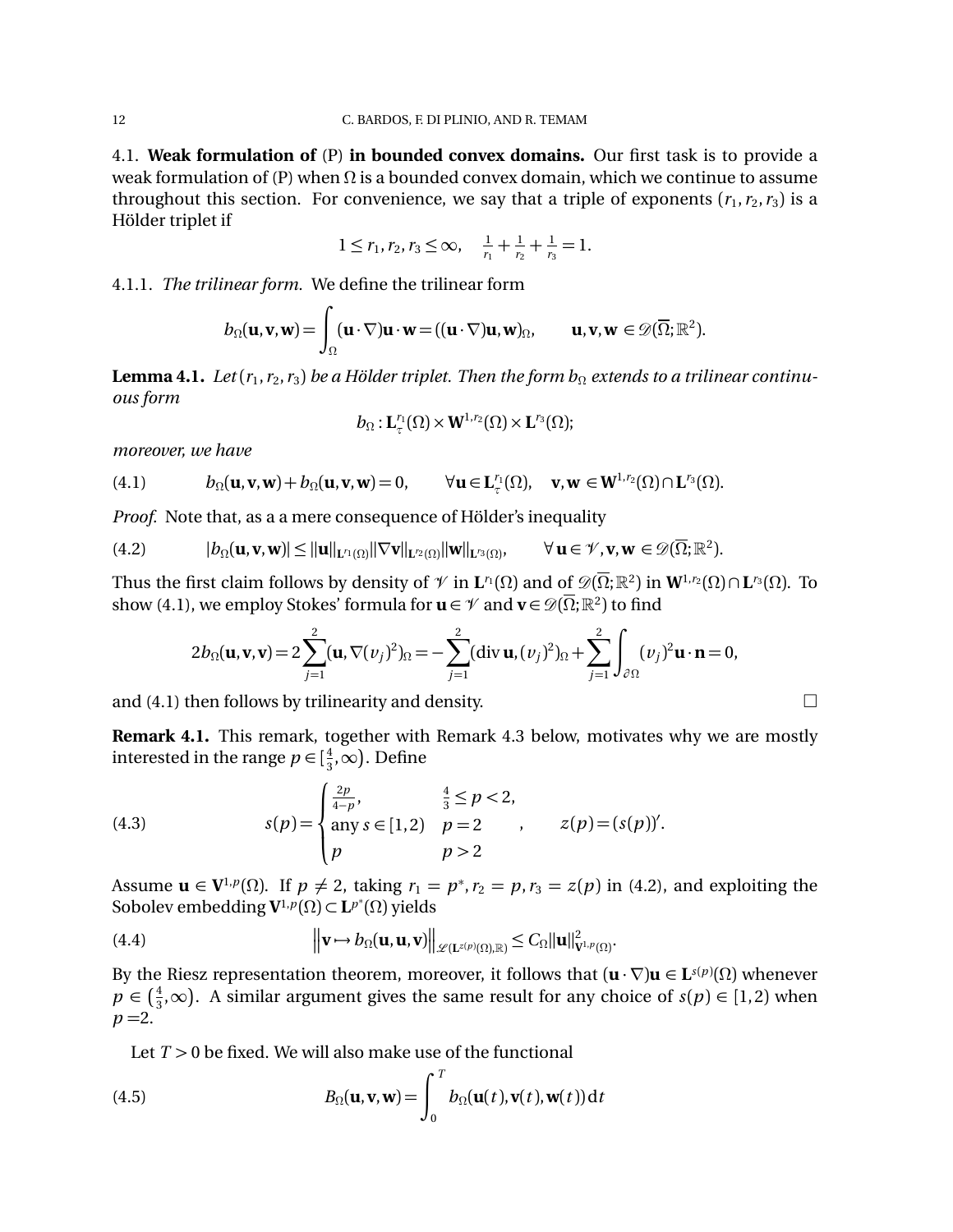initially defined on  $\mathbf{u}, \mathbf{v}, \mathbf{w} \in \mathcal{C}^{\infty}([0,T] \times \overline{\Omega})$ . In consequence of Lemma 4.1 and Hölder's inequality, whenever  $\{s_i\}_{i=1}^3$ ,  $\{r_i\}_{i=1}^3$  are Hölder triplets, the estimates

$$
(4.6) \t|B_{\Omega}(\mathbf{u}, \mathbf{v}, \mathbf{w})| \leq ||\mathbf{u}||_{L^{s_1}(0,T; \mathbf{L}^{r_1}_{\tau}(\Omega))}||\mathbf{v}||_{L^{s_2}(0,T; \mathbf{W}^{r_2}(\Omega))}||\mathbf{w}||_{L^{s_3}(0,T; \mathbf{L}^{r_3}(\Omega))}
$$

hold for all  $\mathbf{u}, \mathbf{v}, \mathbf{w} \in \mathscr{C}^{\infty}([0,T] \times \overline{\Omega})$  and thus  $B_{\Omega}$  extends to a trilinear continuous form on the triple of spaces appearing in the right-hand side of (4.6). Analogously,

(4.7)  $B_{\Omega}(\mathbf{u}, \mathbf{v}, \mathbf{w}) = -B_{\Omega}(\mathbf{u}, \mathbf{w}, \mathbf{v}) \ \forall \mathbf{u} \in L^{s_1}(0, T; \mathbf{L}_\tau^{r_1}(\Omega)), \mathbf{v}, \mathbf{w} \in L^{s_2}(0, T; \mathbf{W}^{1, r_2}(\Omega)) \cap L^{s_3}(0, T; \mathbf{L}^{r_3}(\Omega)).$ 

4.1.2. *Weak solutions.* Let  $p \in \left[\frac{4}{3}, \infty\right)$ ,  $\mathbf{u}_0 \in \mathbf{V}^{1,p}(\Omega)$ ,  $\mathbf{f} \in L^p(0,T; \mathbf{W}^{1,p}(\Omega))$  be given. A function

$$
\mathbf{u} : \Omega \times (0, T) \to \mathbb{R}^2
$$

is a *weak solution* to problem (P) if

(4.8)  $\mathbf{u} \in L^{\infty}(0, T; \mathbf{V}^{1,p}(\Omega));$ 

(4.9) 
$$
\mathbf{u} \in \mathscr{C}\big([0,T];\mathbf{L}^p_{\tau}(\Omega)\big) \text{ and } \mathbf{u}(0) = \mathbf{u}_0,
$$

(4.10) 
$$
-\int_0^T \left(\mathbf{u}(t), \mathbf{v}\psi'(t)\right)_{\Omega} dt + B_{\Omega}(\mathbf{u}, \mathbf{u}, \mathbf{v}\otimes \psi) = \int_0^T \left(\mathbf{f}(t), \mathbf{v}\psi(t)\right)_{\Omega},
$$

for all  $\mathbf{v} \in \mathcal{V}$ , and  $\psi \in \mathcal{D}(0,T)$ .

**Remark 4.2.** Note that  $\mathcal V$  is certainly not dense in  $V^{1,p}(\Omega)$ . In fact, one can see that the closure of  $\mathcal V$  in  $\mathbf V^{1,p}(\Omega)$  is  $\mathbf V^{1,p}(\Omega)\cap \mathbf W_0^{1,p}(\Omega)$ . In a smooth domain  $\Omega$ , one can obtain  $\mathbf V^{1,p}(\Omega)$  as the closure of

$$
\mathscr{W} := \{ \mathbf{v} \in \mathscr{C}^{\infty}(\overline{\Omega}) : \text{div}\,\mathbf{v} = 0 \text{ in } \Omega, \mathbf{v} \cdot \mathbf{n} |_{\partial \Omega} = 0 \} = \mathscr{C}^{\infty}(\overline{\Omega}) \cap \mathbf{V}^{1,p}(\Omega).
$$

This is not known to be true (and may very well be false) in a general convex domain. Ultimately, we are interested in testing the equation (4.10) with functions of  ${\bf V}^{1,p}(\Omega)$ , thus the choice of  $\mathcal W$  as a test function space over  $\mathcal V$  does not give any advantage. We explain how to circumvent this difficulty in Remark 4.3.

**Remark 4.3.** Assume that  $p \ge \frac{4}{3}$  is such that the embedding  $V^{1,p}(\Omega) \hookrightarrow W^{1,p}(\Omega)$  holds, and **u** is a weak solution of (P). Note that each of the three functionals

$$
\mathbf{v}\mapsto\int_0^T\big(\mathbf{u},\mathbf{v}\psi'\big)_{\Omega},\quad \mathbf{v}\mapsto\int_0^T\big(\mathbf{f}\,,\mathbf{v}\psi\big)_{\Omega},\quad \mathbf{v}\mapsto B_{\Omega}(\mathbf{u},\mathbf{u},\mathbf{v}\otimes\psi),
$$

are linear and continuous on  $\mathbf{L}_{\tau}^{z(p)}(\Omega)$ : the only nontrivial verification is that, thanks to (4.4) and the embedding

$$
|B_{\Omega}(\mathbf{u}, \mathbf{u}, \mathbf{v} \otimes \psi)| \leq C_{\Omega} \|\mathbf{u}\|_{L^{\infty}(0,T; \mathbf{L}^{p}(\Omega))} \|\mathbf{u}\|_{L^{p}(0,T; \mathbf{W}^{1,p}(\Omega))} \|\mathbf{v} \otimes \psi\|_{L^{p'}(0,T; \mathbf{L}^{z(p)}(\Omega))}
$$
  

$$
\leq C \|\mathbf{u}\|_{L^{p}(0,T; \mathbf{V}^{1,p}(\Omega))}^{2} \|\psi\|_{L^{p'}(0,T)} \|\mathbf{v}\|_{\mathbf{L}^{z(p)}(\Omega)}.
$$

This shows that (4.10) makes sense for **u** as in (4.8). By density of  $\mathcal V$  in  $\mathbf L^{z(p)}_{\tau}(\Omega)$ , the equality (4.10) actually holds for all  $\mathbf{v} \in \mathbf{L}_{\tau}^{z(p)}(\Omega)$ . Further observe that  $p \geq \frac{3}{2}$  ensures the continuity of the embedding  $W^{1,p}(\Omega) \hookrightarrow L^{z(p)}(\Omega)$ . Hence, when  $p \geq \frac{3}{2}$ , it is legitimate to take  $\mathbf{v} \in V^{1,p}(\Omega)$  as a test function in (4.10).

We summarize the construction of a weak solution to the Euler system (P) in the proposition below.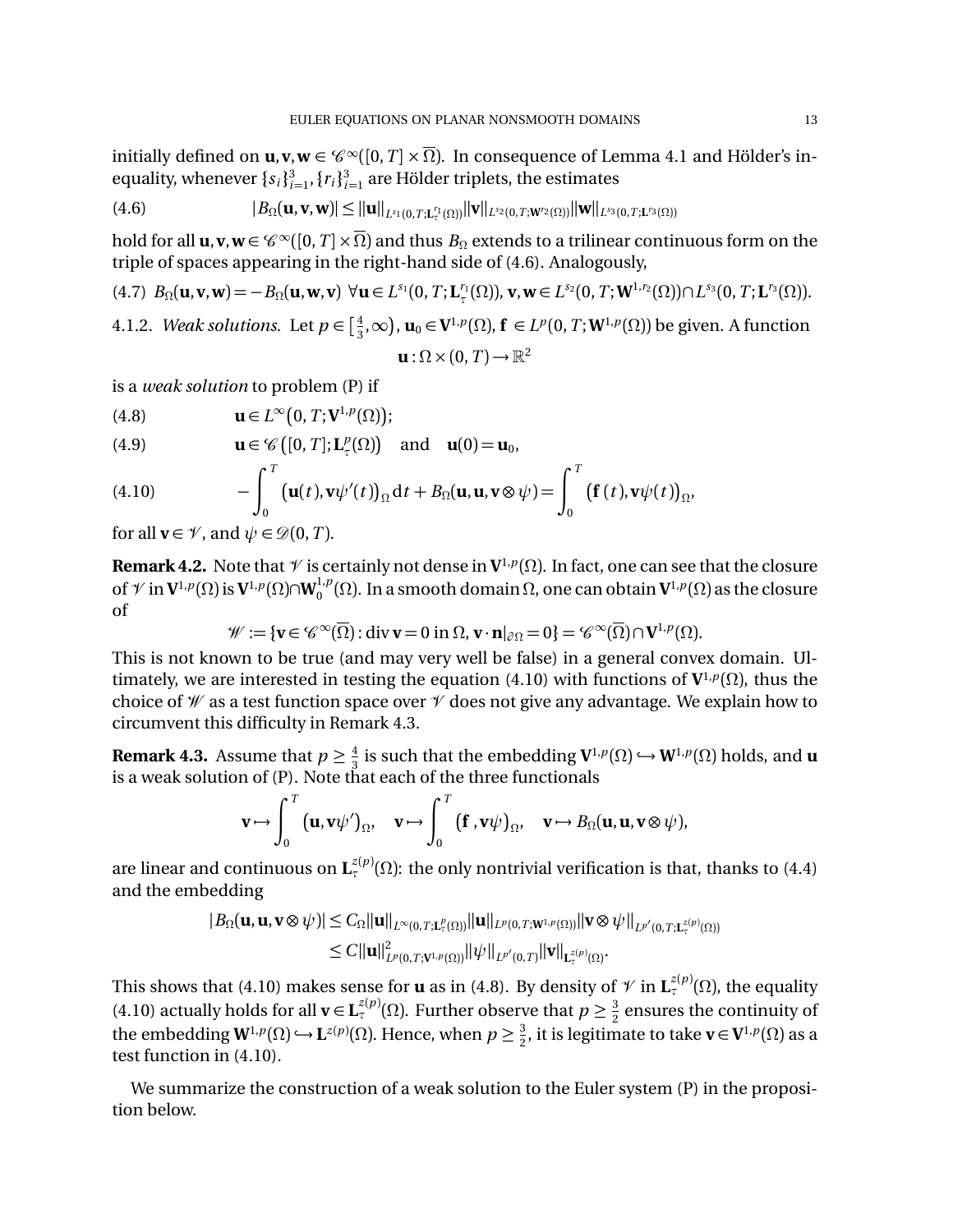**Proposition 4.1.** Let  $\Omega \subset \mathbb{R}^2$  be a bounded convex domain and  $p \in \left[\frac{4}{3}, 2\right]$ . Then Problem (P) *has a weak solution*  $\mathbf{u} = \mathbf{u}(x,t) \in L^{\infty}(0,T; \mathbf{V}^{1,p}(\Omega))$  in the sense of (4.8)-(4.10), which possesses *the further regularity*

(4.11)  $\mathbf{u} \in \mathscr{C}\big([0, T]; \mathbf{L}_{\tau}^{2}(\Omega)\big), \qquad \mathbf{u}(t) \in \mathbf{V}^{1, p}(\Omega) \,\,\forall \, t \in [0, T],$ 

(4.12)  $\text{curl } \mathbf{u} \in \mathscr{C}([0, T]; \mathbf{w} - L^p(\Omega)),$ 

(4.13)  $\partial_t \mathbf{u} \in L^p\big(0, T; \mathbf{L}^{s(p)}(\Omega)\big).$ 

**Remark 4.4.** Proposition 4.1 is a slight improvement of [28, Proposition 7.1]. The proof follows the same general scheme of construction of a weak solution to (P) on  $\Omega$  as a limit of smooth solutions on a sequence of approximating domains. However, in [28], no continuityin-time results analogous to (4.11)-(4.12) are given.

4.2. **Proof of Proposition 4.1.** We assume throughout the proof that  $\Omega$  is a bounded convex domain,  $\frac{4}{3} \le p \le 2$ , and

$$
\mathbf{u}_0 \in \mathbf{V}^{1,p}(\Omega), \qquad \mathbf{f} \in L^p(0,T; \mathbf{W}^{1,p}(\Omega)), \qquad \left( \|\mathbf{u}_0\|_{\mathbf{V}^{1,p}(\Omega)}^p + \|\mathbf{f}\|_{L^p(0,T; \mathbf{W}^{1,p}(\Omega))}^p \right)^{\frac{1}{p}} \leq R.
$$

The symbol  $\mathcal Q$  will stand for a positive increasing function of its argument, depending only on  $p$  and  $\Omega$ , which can be explicitly computed and is allowed to vary from line to line. Also, all the constants implied by the almost inequality signs  $(\leq)$  are allowed to depend on  $p$  and  $\Omega$  without explicit mention. The proof will proceed through several steps.

4.2.1. *Approximation of the domain and of the data*. We approximate  $\Omega$  by a sequence of smooth convex domains  $\Omega_n$  as in (2.1). As discussed in Section 2, the implicit constants in the Sobolev embeddings for  $\Omega_n$ , as well as the  $\mathbf{L}^p(\Omega_n)$  norm of the Leray projector  $P_{\Omega_n}$  are uniform in *n* and depend only on (the Lipschitz character of)  $\Omega$ . Our use of almost-inequalities and of the function  $\mathcal{Q}(\cdot)$  will reflect this uniformity.

We turn to the approximation of the data in (P). Let  $\omega_0 = \text{curl } \mathbf{u}_0$ . We set

$$
(4.14) \qquad \omega_0^{(n)}(x) = \left(\omega_0 \mathbf{1}_{\Omega_{n-1}}\right) * \phi_{\varepsilon_n}^2(x), \qquad x \in \Omega,
$$

$$
(4.15) \qquad \mathbf{f}^{(n)}(x,t) = \left( \left( \mathbf{f} \, \mathbf{1}_{\Omega_{n-1}x} \mathbf{1}_{(\varepsilon_n, T - \varepsilon_n)t} \right) \ast \left( \phi_{\varepsilon_n}^2 \otimes \phi_{\varepsilon_n}^1 \right) (x,t), \quad x \in \Omega, t \in [0,T],
$$

with  $\varepsilon_n > 0$ ,  $\varepsilon_n \to 0$  chosen small enough to have

(4.16) 
$$
\text{supp }\omega_0^{(n)} \in \Omega_n, \quad \text{supp } f^{(n)} \in \Omega_n \times (0, T).
$$

Note that

$$
(4.17) \t\t \omega_0^{(n)} \in \mathcal{D}(\Omega_n), \t ||\omega_0^{(n)}||_{L^p(\Omega)} \leq ||\omega_0||_{L^p(\Omega)}, \t \omega_0^{(n)} \to \omega_0 \text{ in } L^p(\Omega),
$$

$$
(4.18) \t\t \mathbf{f}^{(n)} \in \mathscr{D}(\Omega_n \times (0,T)), \t ||\mathbf{f}^{(n)}||_{L^p(0,T;W^{1,p}(\Omega_n))} \leq ||\mathbf{f}||_{L^p(0,T;W^{1,p}(\Omega))},
$$

$$
(4.19) \t\t ||{\bf f}^{(n)}-{\bf f}||_{L^p(0,T;{\bf W}^{1,p}(\Omega_n))}\to 0, \t n\to\infty.
$$

**Lemma 4.2.** *Define*

$$
\mathbf{u}_0^{(n)}:\Omega_n\to\mathbb{R}^2,\qquad \mathbf{u}_0^{(n)}=\mathbf{K}_{\Omega_n}\omega_0^{(n)}.
$$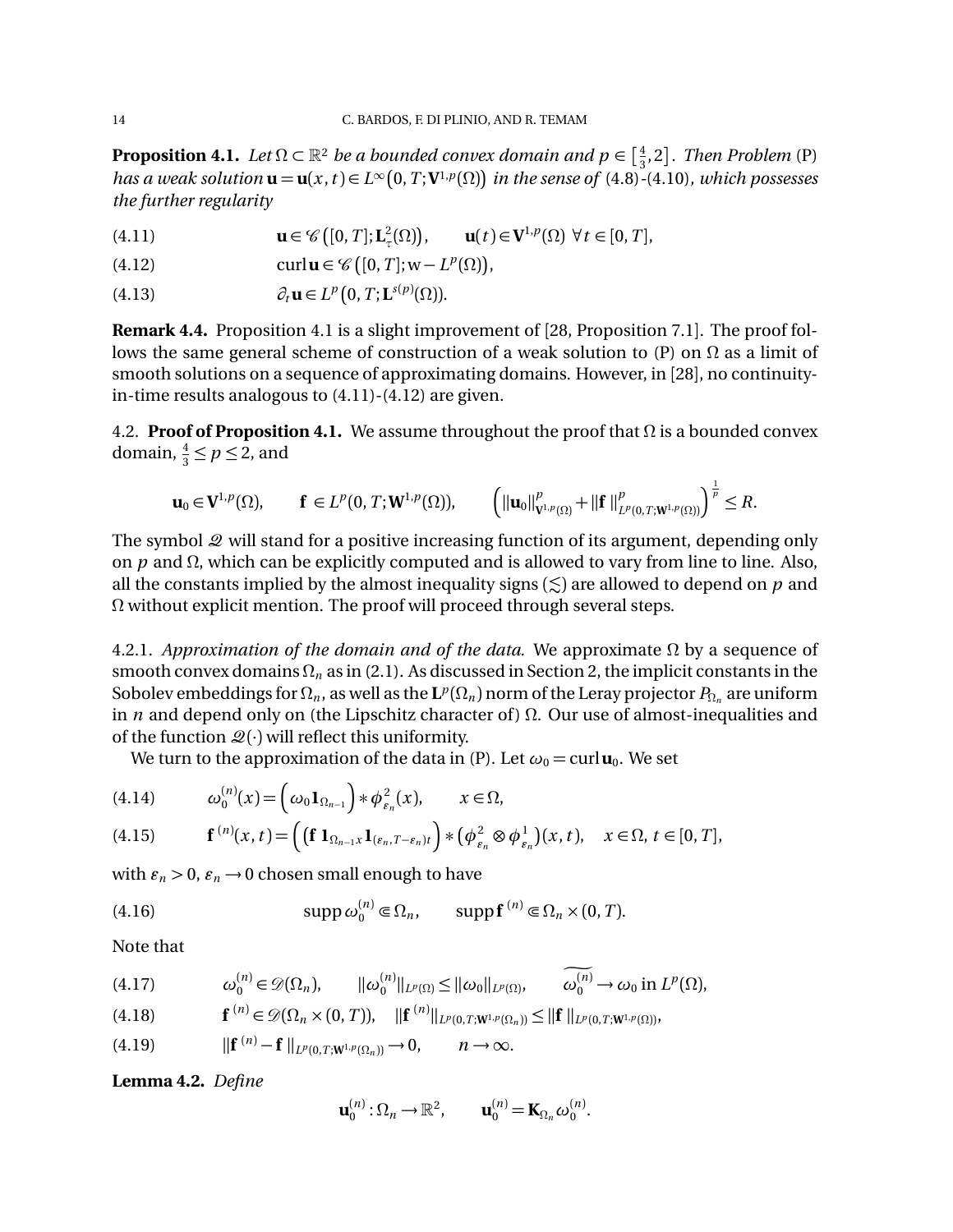*We then have*

(4.20)  $\mathbf{u}_0^{(n)} \in \mathscr{C}^{\infty}(\overline{\Omega}_n,\mathbb{R}^2),$ 

(4.21) 
$$
\nabla \cdot \mathbf{u}_0^{(n)} = 0 \text{ in } \Omega_n, \quad \mathbf{u}_0^{(n)} \cdot \mathbf{n}|_{\partial \Omega_n} = 0;
$$

$$
||\mathbf{u}_{0}^{(n)}||_{\mathbf{W}^{1,p}(\Omega_{n})} \leq \mathcal{Q}(R).
$$

*Proof.* Immediate from  $(4.17)$  and Theorem 2.2.  $\Box$ 

4.2.2. *The approximating problems and* a priori *estimates.* We consider the following evolution problem:

$$
\begin{cases}\n\partial_t \mathbf{u}(x, t) + (\mathbf{u} \cdot \nabla) \mathbf{u}(x, t) + \nabla \pi(x, t) = \mathbf{f}^{(n)}(x, t), & x \in \Omega_n, t \in (0, T) \\
\nabla \cdot \mathbf{u}(x, t) = 0 & x \in \Omega_n, t \in (0, T) \\
\mathbf{u} \cdot \mathbf{n}(x, t) = 0, & x \in \partial \Omega_n, t \in (0, T) \\
\mathbf{u}(x, 0) = \mathbf{u}_0^{(n)}(x) & x \in \Omega_n\n\end{cases}
$$

Due to the smoothness (4.20) of the data  $\mathbf{u}_0^{(n)}$ ,  $\mathbf{f}^{(n)}$  and of the domain  $\Omega_n$ , the classical result of Kato [21] (see also [2, 3]) yields the existence of a unique classical solution of  $(P_n)$ :

$$
(\mathbf{u}^{(n)}, \pi^{(n)}) \in \mathscr{C}^{\infty}(\overline{\Omega_n} \times [0, T])^2 \times \mathscr{C}^{\infty}(\overline{\Omega_n} \times [0, T]).
$$

Taking curl of the equation in (P<sub>n</sub>), we obtain the following equation for  $\omega^{(n)}$ :

(4.23) 
$$
\begin{cases} \partial_t \omega^{(n)}(x,t) + (\mathbf{u}^{(n)} \cdot \nabla) \omega^{(n)}(x,t) = g^{(n)}(x,t), & x \in \Omega_n, t \in (0,T), \\ \omega^{(n)}(x,0) = \omega_0^{(n)}(x) & x \in \Omega_n, \end{cases}
$$

where *g* (*n*) = curl**f** (*n*) . We now derive *a priori* estimates on the smooth solutions **u**(*n*) via the fundamental estimate on the vorticity  $\omega^{(n)}$  in the lemma below.

**Lemma 4.3.** *The following estimate holds:*

$$
\|\omega^{(n)}\|_{L^{\infty}(0,T;L^p(\Omega_n))}\leq e^T R.
$$

*Proof.* Multiplying (4.23)by  $p\omega^{(n)}|\omega^{(n)}|^{p-2}$ , and integrating on  $\Omega_n$ , we obtain

$$
\frac{d}{dt} ||\omega^{(n)}(t)||_{L^p(\Omega_n)}^p = p(g^{(n)}(t), \omega^{(n)}|\omega^{(n)}|^{p-2})_{\Omega_n} \leq ||g^{(n)}(t)||_{L^p(\Omega_n)}^p + (p-1)||\omega^{(n)}(t)||_{L^p(\Omega_n)}^p
$$
\n
$$
\leq ||g^{(n)}(t)||_{L^p(\Omega_n)}^p + (p-1)||\omega^{(n)}(t)||_{L^p(\Omega_n)}^p,
$$

so that the desired conclusion follows from the Gronwall lemma and (4.17)-(4.19). We used that

$$
p((\mathbf{u}^{(n)}\cdot\nabla)\omega^{(n)},\omega^{(n)}|\omega^{(n)}|^{p-2})_{\Omega_n}=(\mathbf{u}^{(n)},\nabla|\omega^{(n)}|^{p})_{\Omega_n}=0
$$

which stems from  $\mathbf{u}^{(n)}$  being divergence free and with zero normal component on  $\partial \Omega_n$ .  $\Box$ 

Via an application of (2.18), Lemma 4.3 entails the following a priori estimate on the solutions  $\mathbf{u}^{(n)}$ :

$$
||\mathbf{u}^{(n)}||_{L^{\infty}(0,T;\mathbf{V}^{1,p}(\Omega_n))} \leq \mathcal{Q}(R).
$$

We then derive an equicontinuity result for the vorticity.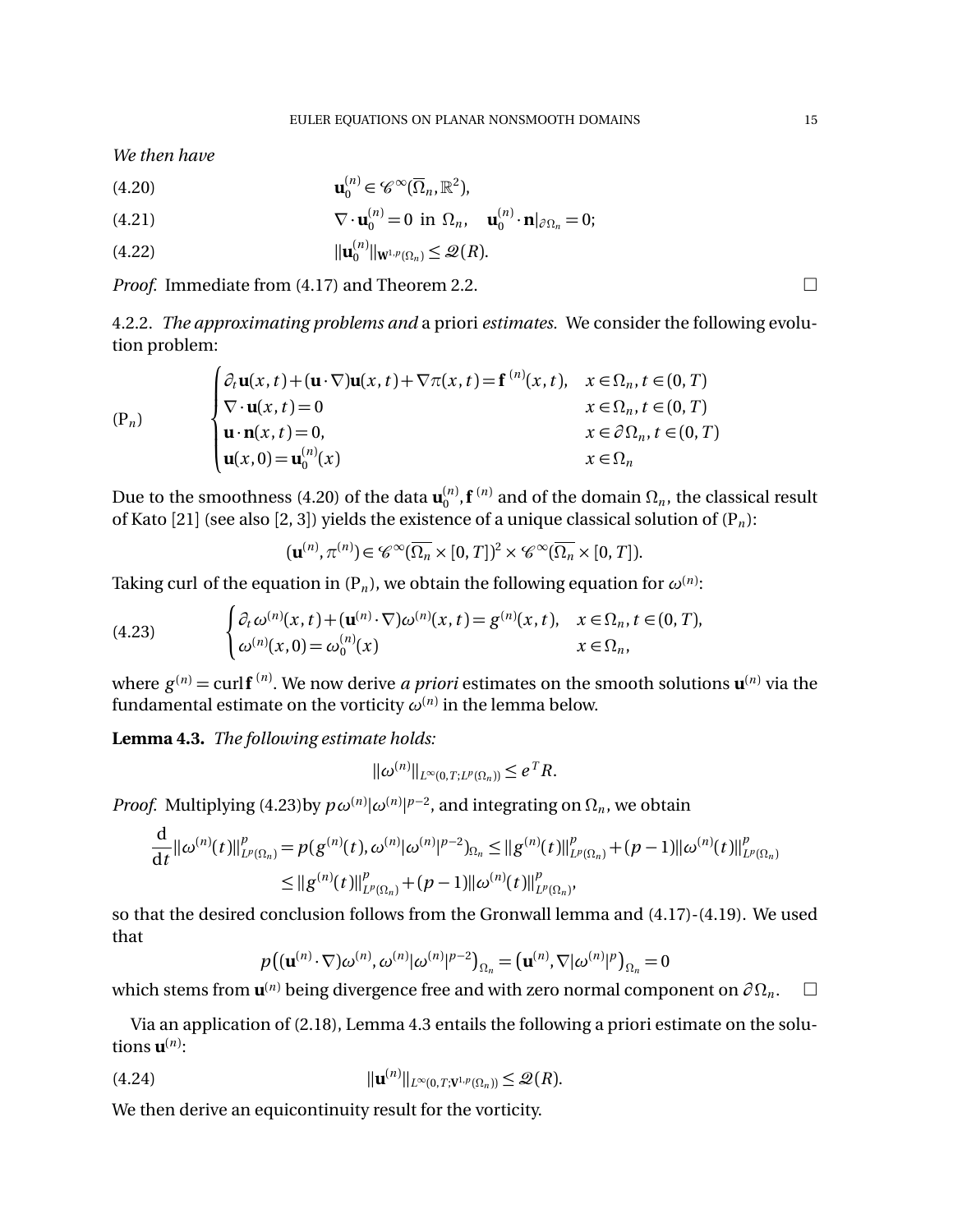**Lemma 4.4.** For each  $\psi \in L^{p'}(\Omega)$ , the sequence of functions

$$
t\in[0,T]\mapsto\big(\omega^{(n)}(t),\psi\big)_{\Omega},
$$

*is equicontinuous on* [0,*T* ]*.*

*Proof.* Let  $\varepsilon > 0$  and  $\psi \in L^{p'}(\Omega)$  be given; we have to show that

$$
(4.25) \quad \exists \delta = \delta(R, \varepsilon, \psi), N = N(\varepsilon, \psi) : |t_2 - t_1| < \delta \implies \sup_{n \ge N} \left| \left( \widetilde{\omega^{(n)}}(t_2), \psi \right)_\Omega - \widetilde{\omega^{(n)}}(t_1), \psi \right)_\Omega \right| < \varepsilon.
$$

We first assume  $\psi = \varphi \in \mathcal{D}(\Omega)$ . Take  $N = N(\varphi)$  large enough so that supp  $\varphi \in \Omega_N$ . Then, we multiply by  $\varphi$  the equation in (4.23) and integrate over  $\Omega_n$ : observing that

$$
\int_{\Omega_n} (\mathbf{u}^{(n)} \cdot \nabla \omega^{(n)} \varphi) + \int_{\Omega_n} (\mathbf{u}^{(n)} \cdot \nabla \varphi) \omega^{(n)} = - \int_{\Omega_n} (\text{div } \mathbf{u}^{(n)} \nabla \varphi) \omega^{(n)} - \int_{\partial \Omega_n} (\varphi \omega^{(n)}) \mathbf{u}^{(n)} \cdot \mathbf{n} = 0,
$$

since  $\mathbf{u}^{(n)}$  is divergence free and has zero normal component on  $\partial \Omega_n$ , and integrating on  $(t_1, t_2)$ , one finds

$$
\begin{split}\n&\left| \left( \widetilde{\omega^{(n)}}(t_2), \varphi \right)_{\Omega} - \widetilde{\omega^{(n)}}(t_1), \varphi \right)_{\Omega} \right| = \left| \left( \omega^{(n)}(t_2), \psi \right)_{\Omega_n} - \omega^{(n)}(t_1), \psi \right)_{\Omega_n} \right| \\
&\leq \left| \int_{t_1}^{t_2} \left( \mathbf{u}^{(n)} \cdot \nabla \varphi, \omega^{(n)} \right)_{\Omega_n} \right| + \left| \int_{t_1}^{t_2} \left( g^{(n)}, \varphi \right)_{\Omega_n} \right| \\
&\leq |t_1 - t_2| ||\mathbf{u}^{(n)}||_{L^{\infty}(0, T; L^{p'}(\Omega_n))} ||\nabla \varphi||_{L^{\infty}(\Omega_n)} ||\omega^{(n)}||_{L^{\infty}(0, T; L^{p}(\Omega_n))} + |t_1 - t_2|^{\frac{1}{p'}} ||g^{(n)}||_{L^{p}(0, T; L^{p}(\Omega_n))} ||\varphi||_{L^{p'}(\Omega_n)} \\
&\leq T^{\frac{1}{p}} |t_1 - t_2|^{p'} \left( ||\mathbf{u}^{(n)}||_{L^{\infty}(0, T; \mathbf{V}^{1, p}(\Omega_n))} ||\nabla \varphi||_{L^{\infty}(\Omega_n)} ||\omega^{(n)}||_{L^{\infty}(0, T; L^{p}(\Omega_n))} + ||g^{(n)}||_{L^{p}(0, T; L^{p}(\Omega_n))} ||\varphi||_{L^{p'}(\Omega_n)} \right) \\
&\leq T^{\frac{1}{p}} |t_1 - t_2|^{p'} \mathscr{Q}(R) \left( ||\nabla \varphi||_{L^{\infty}(\Omega_n)} + ||\varphi||_{L^{p'}(\Omega_n)} \right).\n\end{split}
$$

We used the Sobolev embedding  $V^{1,p}(\Omega_n) \hookrightarrow L^{p'}(\Omega_n)$  and (4.24), as well as Lemma 4.3. Now, for  $\psi \in L^{p'}(\Omega)$ , take  $\varphi \in \mathscr{D}(\Omega)$  with  $\|\varphi - \psi\|_{L^{p'}(\Omega)} < \varepsilon/4 \|\omega^{(n)}\|_{L^{\infty}(0,T;L^{p}(\Omega))}$ . Set

$$
Q(\varepsilon,\psi,R):=T^{\frac{1}{p}}\big(\|\nabla\varphi\|_{L^{\infty}(\Omega)}+\|\varphi\|_{L^{p'}(\Omega)}\big).
$$

Then for  $n \ge N(\varphi) = N(\varepsilon, \psi)$ ,

$$
\left| \widetilde{(\omega^{(n)}}(t_2) - \widetilde{\omega^{(n)}}(t_1), \psi \right|_{\Omega} \right| \leq \left| \widetilde{(\omega^{(n)}}(t_2) - \widetilde{\omega^{(n)}}(t_1), \varphi \right|_{\Omega} \left| + \left| \widetilde{(\omega^{(n)}}(t_1) - \widetilde{\omega^{(n)}}(t_2), \varphi - \psi \right|_{\Omega} \right|
$$
  

$$
\leq |t_1 - t_2|^{p'} Q(\varepsilon, \psi, R) + 2 ||\omega^{(n)}||_{L^{\infty}(0,T;L^p(\Omega_R))} ||\varphi - \psi||_{L^{p'}(\Omega)} < \varepsilon,
$$

if  $|t_1 - t_2| \le \delta := \left(\frac{\varepsilon}{2}Q(\varepsilon, \psi, R)\right)^{\frac{1}{p'}}$ . Thus (4.25) is proven.

Denote  $\Psi^{(n)} := G_{\Omega_n} \omega^{(n)}$ . In view of Lemma 4.3, the elliptic regularity (2.11) gives

(4.26) 
$$
\Psi^{n}(t) \in W^{2,p}(\Omega_n) \cap W^{1,p}_{0}(\Omega_n) \quad \text{a.e. } t \in (0, T),
$$

$$
(4.27) \t\t\t ||\Psi^{(n)}||_{L^{\infty}(0,T;W^{2,p}(\Omega_n))} \lesssim ||\omega^{(n)}||_{L^{\infty}(0,T;L^p(\Omega_n))} \leq \mathcal{Q}(R).
$$

Note that the embedding  $W^{2,p}(\Omega_n) \cap W^{1,p}_0(\Omega_n) \hookrightarrow W^{1,r}_0(\Omega_n)$  is continuous (with uniformity in *n*, see Section 2) whenever  $1 \le r < p^*$ . Thus, we use the extension property (2.14) to derive from (4.26)-(4.26) that

$$
(4.28) \t\t ||\Psi^{(n)}||_{L^{\infty}(0,T;W_0^{1,r}(\Omega))} = ||\Psi^{(n)}||_{L^{\infty}(0,T;W_0^{1,r}(\Omega_n))} \leq \mathcal{Q}(R), \t 1 \leq r < p^*.
$$

$$
\sqcup
$$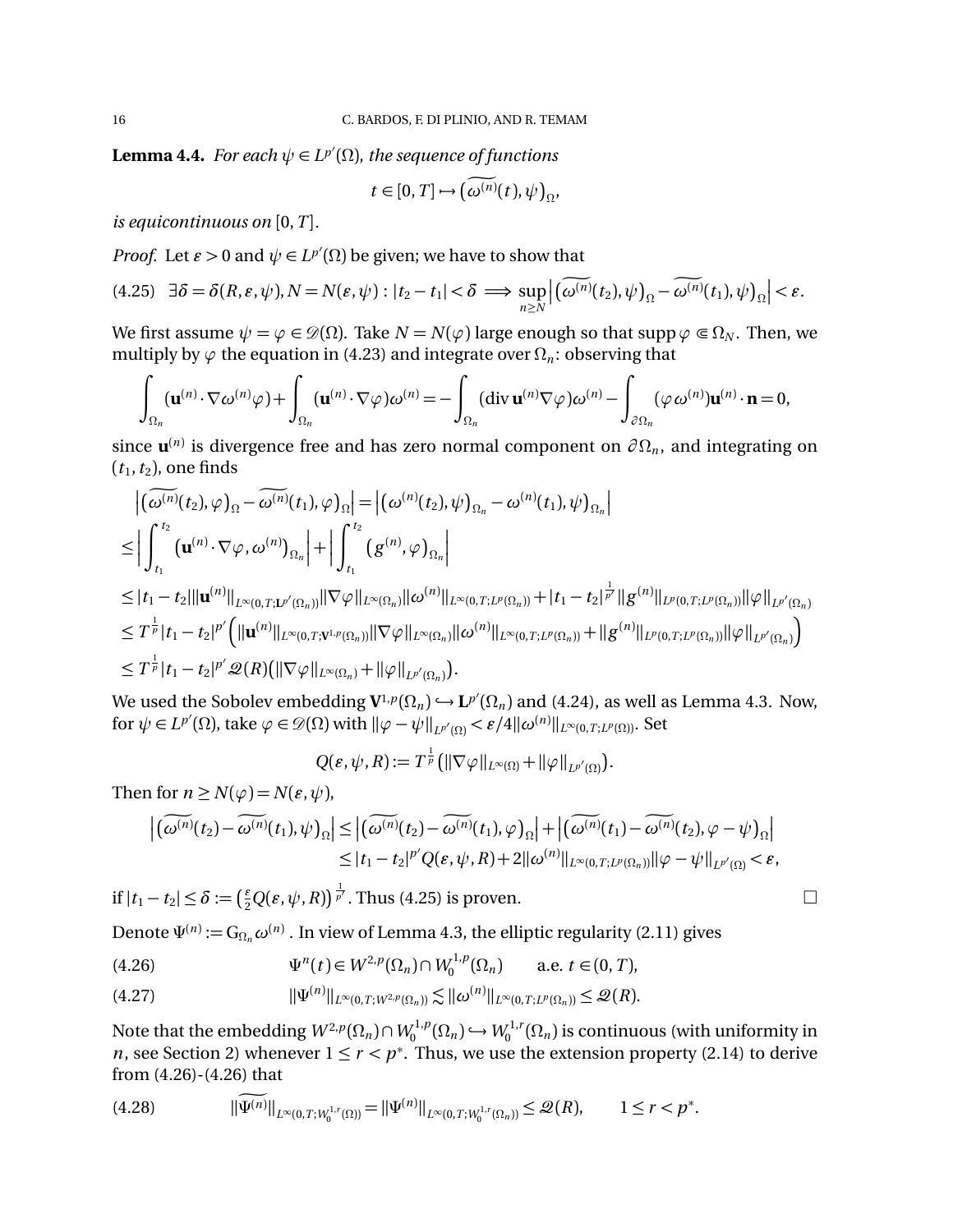We will actually use (4.28) with  $r = p$  and  $r = 2$ . Lastly, we derive a uniform estimate on the time-derivative of **u**(*n*) .

**Lemma 4.5.** *Let s*(*p*) *be as in* (4.3)*. We have the estimate*

$$
(4.29) \t\t\t ||\partial_t \widetilde{\Psi^{(n)}}||_{L^p(0,T;W_0^{1,s(p)}(\Omega))} = ||\partial_t \widetilde{\mathbf{u}^{(n)}}||_{L^p(0,T;\mathbf{L}^{s(p)}(\Omega))} \leq \mathcal{Q}(R).
$$

*Proof.* We set

$$
\mathbf{w}^{(n)} = \nabla \Psi^{(n)} = (\mathbf{u}^{(n)})^{\perp}.
$$

Observe that, since  $\mathbf{w}^{(n)}$  is a gradient,  $P_{\Omega_n}^{\perp} \partial_t \mathbf{w}^{(n)} = \partial_t P_{\Omega_n}^{\perp} \mathbf{w}^{(n)} = \partial_t \mathbf{w}^{(n)}$ . At this point, note that, for any  $\varphi \in \mathscr{D}(\Omega_n)$ ,

$$
(\partial_t \mathbf{w}^{(n)}, \nabla \varphi)_{\Omega_n} = \frac{\mathrm{d}}{\mathrm{d}t} (\mathbf{w}^{(n)}, \nabla \varphi)_{\Omega_n} = -\frac{\mathrm{d}}{\mathrm{d}t} (\Delta \Psi^{(n)}, \varphi)_{\Omega_n} = -(\partial_t \omega^{(n)}, \varphi)_{\Omega_n}
$$
  
= 
$$
(\mathbf{u}^{(n)} \cdot \nabla \omega^{(n)}, \varphi)_{\Omega_n} - (g^{(n)}, \varphi)_{\Omega_n}
$$
  
= 
$$
(-\omega^{(n)} \mathbf{u}^{(n)} + \nabla \mathbf{f}^{(n)}, \nabla \varphi)_{\Omega_n}.
$$

We integrated by parts the first term in the next to last line to arrive at the last line. Thus, we obtain the equation

(4.30) 
$$
\partial_t \mathbf{w}^{(n)} = -P_{\Omega_n}^{\perp} \left[ -\omega^{(n)} \mathbf{u}^{(n)} \right] + \nabla \mathbf{f}^{(n)}, \quad \text{in } \Omega_n \times (0, T).
$$

Observe that, by Sobolev embeddings and (4.27),

$$
(4.31) \t\t ||\mathbf{u}^{(n)}||_{L^{\infty}(0,T;\mathbf{L}^{r}(\Omega_{n}))} \lesssim ||\Psi^{(n)}||_{L^{\infty}(0,T;W^{2,p}(\Omega_{n}))} \lesssim \mathcal{Q}(R), \t\t r = \begin{cases} p^{*}, & \frac{4}{3} \leq p < 2, \\ s(p)^{*} & p = 2. \end{cases}
$$

Theorem 2.1 ensures that  $P^{\perp}_{\Omega_n}$  is a linear bounded operator on  $\mathbf{L}^s(\Omega)$ , with bound independent on *n*. This, together with Hölder's inequality and Sobolev embeddings gives

$$
(4.32) \t\t\t\t\|\mathbf{P}_{\Omega_n}^{\perp} \left[\boldsymbol{\omega}^{(n)} \mathbf{u}^{(n)}\right]\|_{L^{\infty}(0,T; \mathbf{L}^{s(p)}(\Omega_n))} \lesssim \|\boldsymbol{\omega}^{(n)} \mathbf{u}^{(n)}\|_{L^{\infty}(0,T; \mathbf{L}^{s(p)}(\Omega_n))}
$$
  
\n
$$
\leq \|\boldsymbol{\omega}^{(n)}\|_{L^{\infty}(0,T; \mathbf{L}^{p}(\Omega_n))} \|\mathbf{u}^{(n)}\|_{L^{\infty}(0,T; \mathbf{L}^{r}(\Omega_n))}
$$
  
\n
$$
\leq \mathcal{Q}(R).
$$

To obtain the last inequality we used Lemma 4.3 and (4.31). Since we also have

$$
\|\nabla \mathbf{f}^{(n)}\|_{L^p(0,T;\mathbf{L}^s(\Omega_n))} \lesssim \|\nabla \mathbf{f}^{(n)}\|_{L^p(0,T;\mathbf{L}^p(\Omega_n))} \lesssim \|\mathbf{f}\|_{L^p(0,T;\mathbf{L}^p(\Omega))} \leq \mathscr{Q}(R),
$$

we obtain that

$$
\|\partial_t \mathbf{u}^{(n)}\|_{L^p((0,T),\mathbf{L}^{s(p)}(\Omega_n))} = \|\partial_t \mathbf{w}^{(n)}\|_{L^p((0,T),\mathbf{L}^{s(p)}(\Omega_n))} \leq \mathscr{Q}(R),
$$

by comparison of (4.30) with (4.32) and with the last display. The lemma follows since  $\partial_t \mathbf{u}^{(n)} =$  $\partial_t \mathbf{u}^{(n)}$  in  $\Omega \times [0, T]$  and the extension by zero to  $\Omega$  preserves the  $L^p$  norms.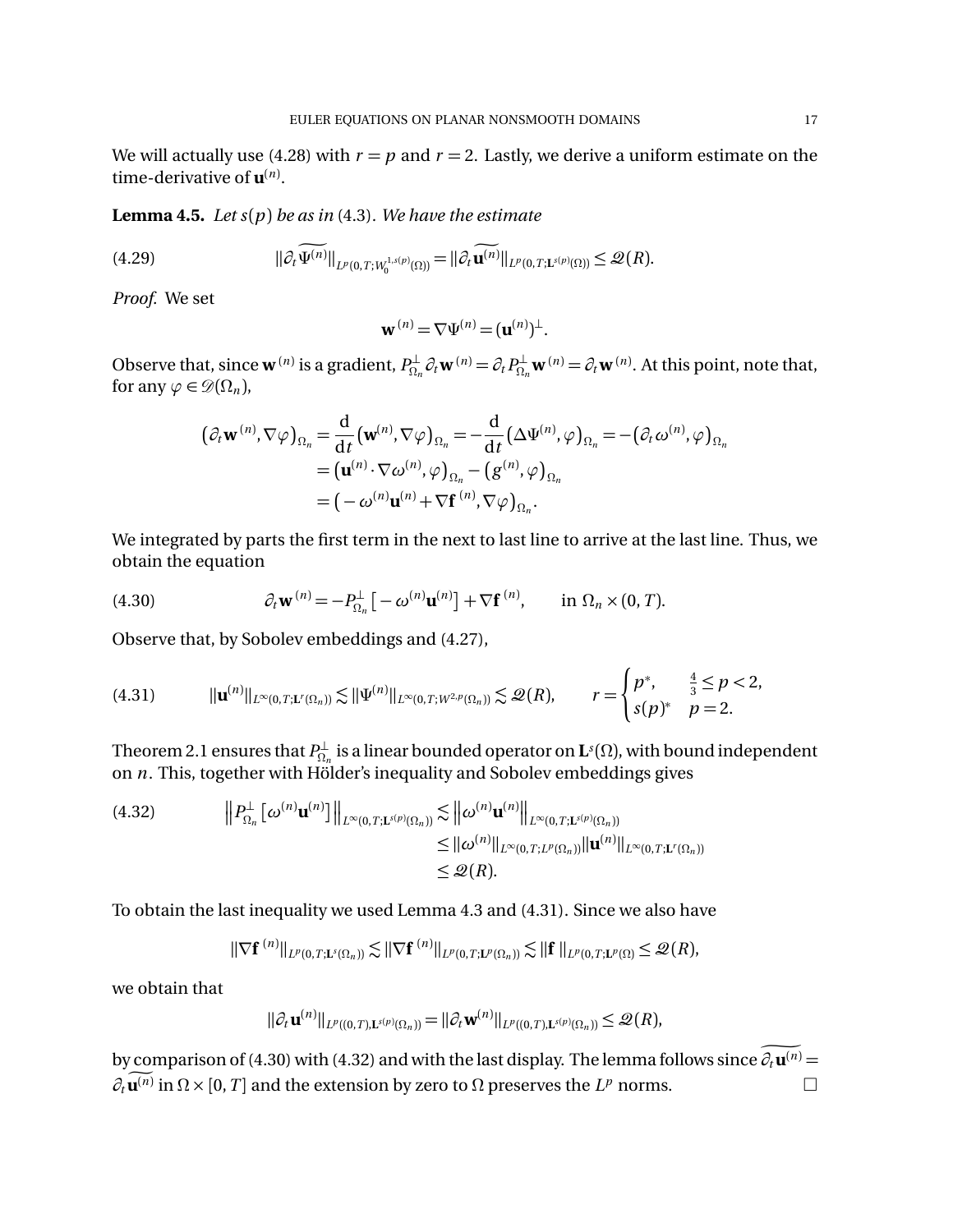4.2.3. *Conclusion of the proof.* We will proceed in steps.

STEP 1. COMPACTNESS. In light of Lemmata 4.3 and 4.4, an application of Ascoli-Arzelà's Theorem yields that the sequence  $\{\omega^{(n)}\}$  is precompact in  $\mathscr{C}([0,T];w-L^p(\Omega))$ , so that up to a subsequence

(4.33) 
$$
\widetilde{\omega^{(n)}} \to \omega \text{ in } \mathscr{C}([0,T]; \mathbf{w} - L^p(\Omega)).
$$

We derive some consequences from (4.33).

**Lemma 4.6.** *We have that*

(4.34) 
$$
\omega \in \mathscr{C}([0,T];\mathbf{w}-L^p(\Omega))\cap L^{\infty}(0,T;L^p(\Omega))\cap \mathscr{C}([0,T];H^{-1}(\Omega)),
$$

(4.35) 
$$
\omega(0) = \omega_0 \in L^p(\Omega).
$$

(4.36) 
$$
\omega^{(n)}(t) \to \omega(t) \quad \text{in } H^{-1}(\Omega) \qquad \forall t \in [0, T].
$$

*Proof.* The first two inclusions in (4.34) have just been shown. Actually the first inclusion implies the stronger property

(4.37) 
$$
\omega(t) \in L^p(\Omega) \qquad \forall t \in [0, T].
$$

The third follows from the first and the continuity of the embedding  $\underline{w - L^p(\Omega)} \hookrightarrow H^{-1}(\Omega))$ <sup>1</sup>. Then, (4.33) yields in particular that  $\omega(0)$  is the  $w - L^p(\Omega)$ -limit of  $\{\omega^{(n)}(0)\}$ ; but, in view of (4.17), this implies  $\omega(0) = \omega_0 \in L^p(\Omega)$ , so that (4.35) follows. Finally, (4.36) follows from (4.33) and the continuity of the embedding  $w - L^p(\Omega) \hookrightarrow H^{-1}(\Omega)$ . and the continuity of the embedding  $w - L^p(\Omega) \hookrightarrow H^{-1}(\Omega)$ .

Define

$$
\Psi : \Omega \times [0, T] \to \mathbb{R}, \qquad \Psi := G_{\Omega} \omega.
$$

Then, an application of (2.2) and (4.34) yields

$$
(4.38) \quad \Psi(t) \in W^{2,p}(\Omega) \cap W_0^{1,p}(\Omega) \quad \forall \ t \in [0,T], \qquad ||\Psi||_{L^{\infty}(0,T;W^{2,p}(\Omega))} \lesssim ||\omega||_{L^{\infty}(0,T;L^p(\Omega))} \leq \mathcal{Q}(R).
$$

**Lemma 4.7** (Convergence of the stream functions)**.** *We have that*

(4.39) 
$$
\widetilde{\Psi^{(n)}} \to \Psi := G_{\Omega} \omega \quad \text{in } L^2(0, T; w - H_0^1(\Omega)).
$$

*Proof.* We need to show that

$$
\left(\nabla \Psi^{(n)}(\cdot), \nabla \varphi\right)_{\Omega} \to \left(\nabla \Psi(\cdot), \nabla \varphi\right)_{\Omega} \quad \text{in } L^2(0, T) \qquad \forall \varphi \in H_0^1(\Omega), \|\varphi\|_{H_0^1(\Omega)} = 1.
$$

Using Lemma 2.2, it follows from (4.36) that  $\Psi^{(n)}(t) \to \Psi(t)$  in w $-H_0^1(\Omega)$  for all *t*, that is

$$
\left(\nabla \widetilde{\Psi^{(n)}}(t), \nabla \varphi\right)_{\Omega} \to \left(\nabla \Psi(t), \nabla \varphi\right)_{\Omega} \qquad \forall \, t \in [0, T].
$$

Then, the case  $r = 2$  of (4.28) yields

$$
\left| \left( \nabla \widetilde{\Psi^{(n)}}(t), \nabla \varphi \right)_{\Omega} \right| \leq ||\varphi||_{H_0^1(\Omega)} ||\widetilde{\Psi^n}||_{L^{\infty}(0,T;H_0^1(\Omega))} \lesssim \mathcal{Q}(R), \qquad \forall t \in [0,T],
$$

and a similar bound holds for  $\Psi$ , in view of (4.38). We conclude with the dominated conver-<br>gence theorem. gence theorem.

<sup>&</sup>lt;sup>1</sup>The continuity of the embedding  $w - L^p(\Omega) \hookrightarrow H^{-1}(\Omega)$  for  $1 < p < \infty$  is a consequence of the compactness of  $L^p(\Omega) \hookrightarrow H^{-1}(\Omega)$ . This in turn follows from the adjoint compact embedding  $H_0^1(\Omega) \hookrightarrow L^{p'}(\Omega)$ .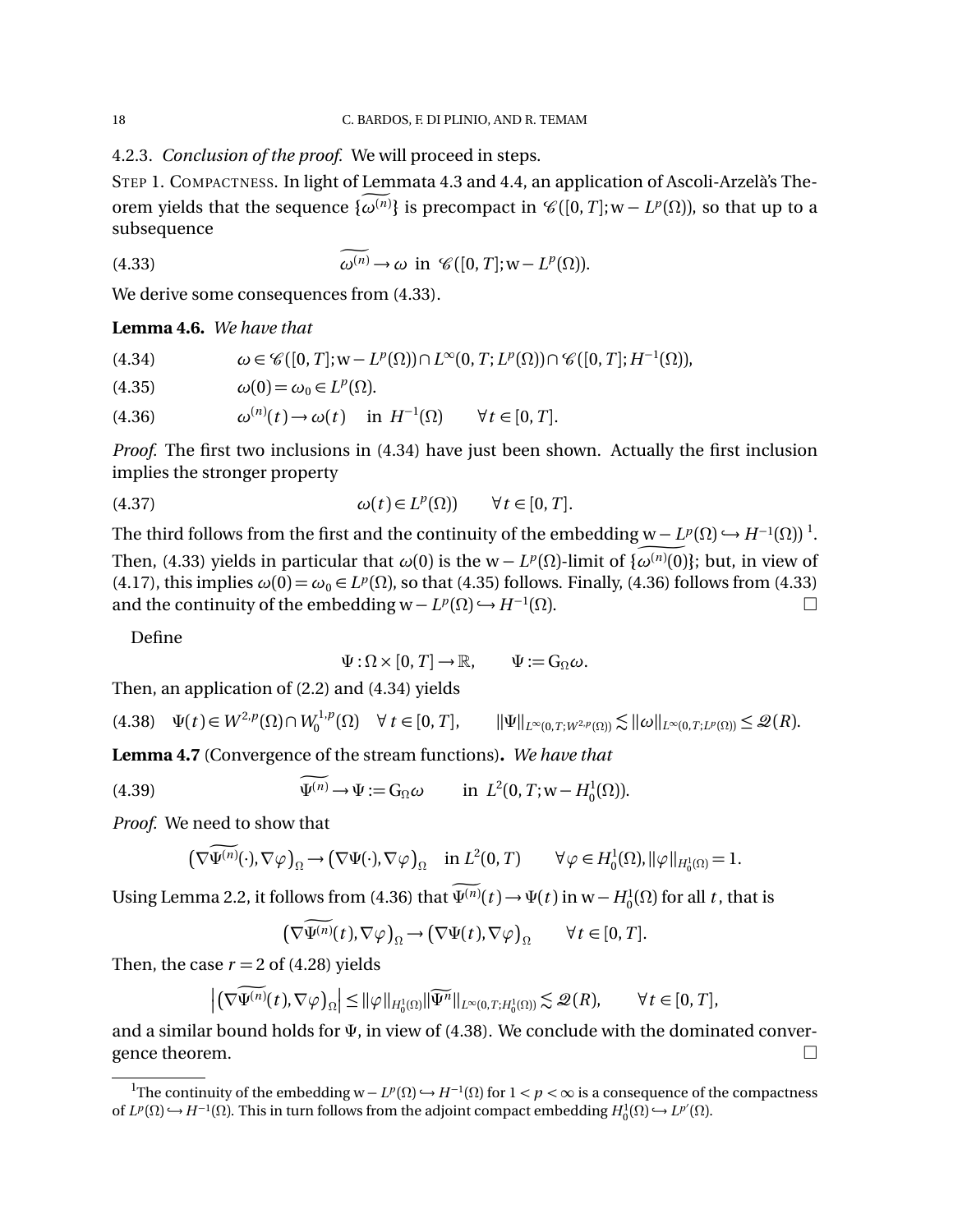We read from  $(4.28)$  with  $r = 2$  and  $(4.29)$  that

(4.40) 
$$
\{\Psi^{(n)}\}
$$
 is bounded in  $L^{\infty}(0, T; H_0^1(\Omega))$ ,  $\{\partial_t \Psi^{(n)}\}$  is bounded in  $L^p(0, T; L^{s(p)}(\Omega))$ .

Thus, via Aubin-Lions compactness lemma, the convergence (4.39) improves to the following two results:

(4.41) 
$$
\Psi^{(n)} \to \Psi \quad \text{in } L^2(0, T; L^2(\Omega)),
$$

(4.42) 
$$
\partial_t \Psi \in L^p(0,T;W^{1,s(p)}(\Omega)).
$$

STEP 2. CONSTRUCTION OF THE SOLUTION TO (P). We now introduce

$$
\mathbf{u} = \mathbf{u}(x,t): \Omega \to \mathbb{R}^2, \qquad \mathbf{u}(t) := \mathbf{K}_{\Omega} \omega(t), \ t \in [0,T].
$$

As a consequence of (2.18), Lemma 4.6, and (4.42) we have

(4.43) 
$$
\mathbf{u}(t) \in \mathbf{W}_{\tau}^{1,p}(\Omega) \qquad \forall t \in [0, T],
$$

$$
||\mathbf{u}||_{\mathbf{L}^{\infty}(0,T;\mathbf{W}^{1,p}_{\tau}(\Omega))} \lesssim ||\omega||_{L^{\infty}(0,T;L^{p}(\Omega))} \leq \mathcal{Q}(R),
$$

(4.45) 
$$
\mathbf{u} \in \mathscr{C}([0, T]; \mathbf{L}^2(\Omega)),
$$

(4.46) 
$$
\partial_t \mathbf{u} \in L^p(0,T; \mathbf{L}^{s(p)}(\Omega)),
$$

(4.47) 
$$
\mathbf{u}(0) = \mathbf{L}^2 - \lim_{t \to 0} \mathbf{u}(t) = \mathbf{K}_{\Omega} \boldsymbol{\omega}_0 = \mathbf{u}_0
$$

Finally, we preliminarily deduce from (4.39) that

(4.48) 
$$
\mathbf{u}^{(n)} \to \mathbf{u} \quad \text{in } L^2(0, T; \mathbf{w} - \mathbf{L}^2(\Omega)).
$$

Due to the convergences (4.41) and (4.33)

$$
\begin{aligned}\n\|\widetilde{\mathbf{u}^{(n)}}\|_{L^2(0,T;\mathbf{L}^2(\Omega))}^2 &= \int_0^T \left(\nabla^{\perp} \Psi^{(n)}(t), \nabla^{\perp} \Psi^{(n)}(t)\right) \Omega_n \, \mathrm{d}t \\
&= -\int_0^T \left(\Psi^{(n)}(t), \Delta \Psi^{(n)}(t)\right)_{\Omega_n} \mathrm{d}t = \int_0^T \left(\Psi^{(n)}(t), \omega^{(n)}(t)\right)_{\Omega} \mathrm{d}t \\
&\to \int_0^T \left(\Psi(t), \omega(t)\right)_{\Omega_n} \mathrm{d}t = \|\mathbf{u}\|_{L^2(0,T;\mathbf{L}^2(\Omega))}^2.\n\end{aligned}
$$

Therefore (4.48) upgrades to

(4.49) 
$$
\widetilde{\mathbf{u}^{(n)}} \to \mathbf{u} \quad \text{in } L^2(0,T;\mathbf{L}^2(\Omega)).
$$

STEP 3. PASSAGE TO THE LIMIT. Thanks to (4.44)-(4.47) we see that (4.8)-(4.9) and (4.13) hold true. To show that **u** is a weak solution to (P) we are left with proving that the distributional equality (4.10) holds for any  $\mathbf{v} \in \mathcal{V}$ ,  $\psi \in \mathcal{D}(0,T)$ .

Multiplying and integrating by parts in  $(P_n)$  leads to the equation

(4.50) 
$$
- \int_0^T \left( \mathbf{u}^{(n)}(t), \mathbf{v} \psi'(t) \right)_{\Omega_n} dt + B_{\Omega_n}(\mathbf{u}^{(n)}, \mathbf{u}^{(n)}, \mathbf{v} \otimes \psi) = \int_0^T \left( \mathbf{f}(t), \mathbf{v} \psi(t) \right)_{\Omega_n} dt.
$$

Due to (4.49) and (4.19) respectively, it is immediate to see that the first term on the left hand side, and the right hand side of (4.50) converge to the homologous terms in (4.10).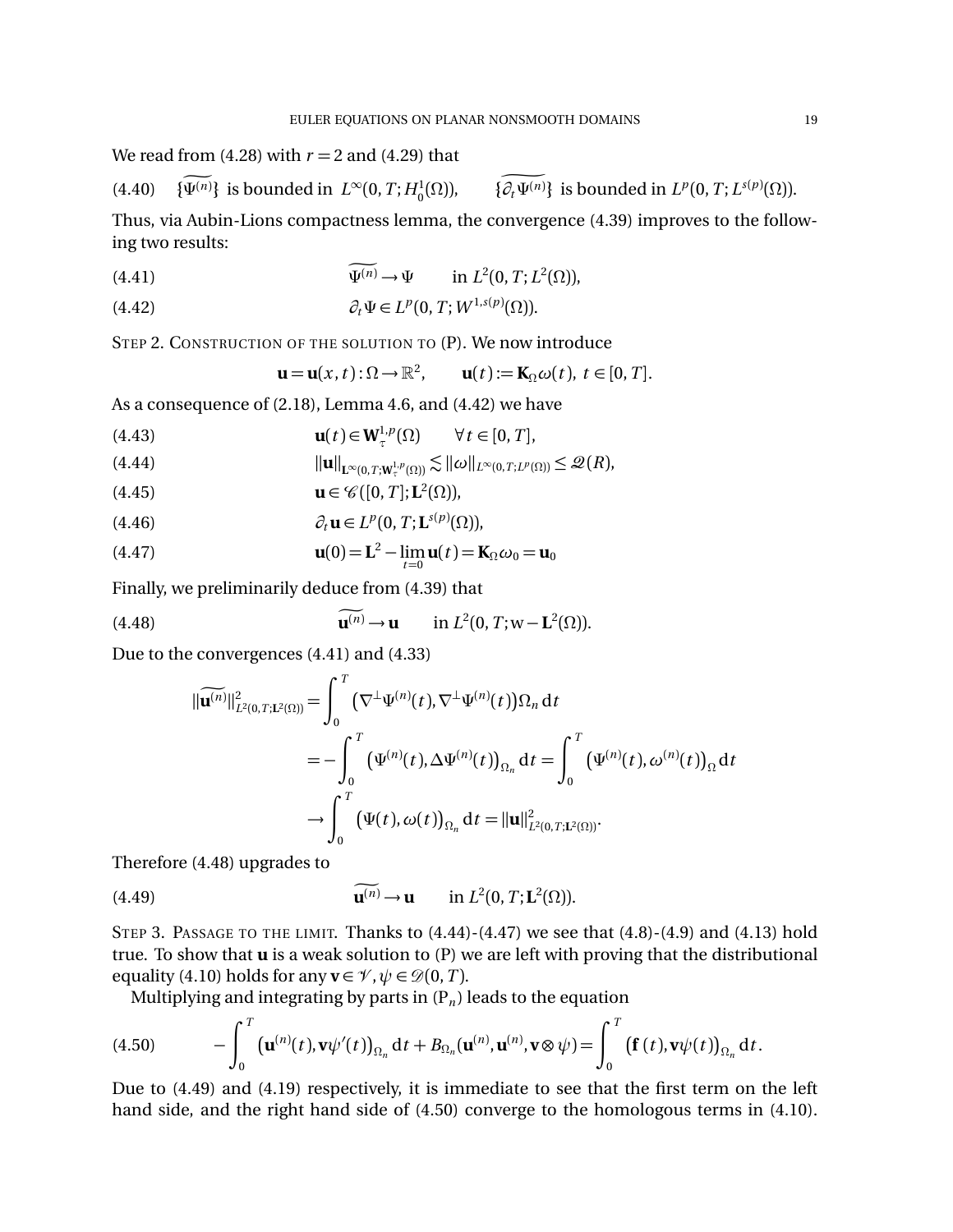We now treat the nonlinear term. We have that, using (4.7), and subsequently (4.6) with  $s_1 = r_1 = s_3 = r_3 = 2, s_2 = r_2 = \infty$ ,

$$
\begin{aligned}\n& \left| B_{\Omega_n}(\mathbf{u}^{(n)}, \mathbf{u}^{(n)}, \mathbf{v}\psi) - B_{\Omega}((\mathbf{u}, \mathbf{u}, \mathbf{v}\psi)\right| = \left| B_{\Omega}(\mathbf{u}^{(n)}, \mathbf{v}\psi, \mathbf{u}^{(n)}) - B_{\Omega}(\mathbf{u}, \mathbf{v}\psi, \mathbf{u}) \right| \\
&\leq \left| B_{\Omega}(\mathbf{u} - \widetilde{\mathbf{u}^{(n)}}, \mathbf{v}\psi, \mathbf{u}^{(n)}) \right| + \left| B_{\Omega}(\mathbf{u}, \mathbf{v}\psi, \mathbf{u} - \widetilde{\mathbf{u}^{(n)}}) \right| dt \right| \\
&\lesssim ||\mathbf{u} - \widetilde{\mathbf{u}^{(n)}}||_{L^2(0,T;\mathbf{L}^2(\Omega))} \big( ||\widetilde{\mathbf{u}^{(n)}}||_{L^2(0,T;\mathbf{L}^2(\Omega))} + ||\mathbf{u}||_{L^2(0,T;\mathbf{L}^2(\Omega))} \big) ||\psi||_{L^{\infty}(0,T)} ||\nabla \mathbf{v}||_{L^{\infty}(\Omega)},\n\end{aligned}
$$

so that (4.49) allows us to conclude that (4.10) holds. Note that  $\{u^{(n)}\}$  is a bounded sequence in  $L^2(0,T; \mathbf{L}^2(\Omega))$ . Also note that for *n* sufficiently large, supp $\mathbf{v} \subset \Omega_n$ , thus we could replace  $B_{\Omega_n}$  by  $B_{\Omega}$  in the second step. The proof of Proposition 2.2 is therefore complete.

## 5. MAIN RESULTS

Our first main result is an improvement of Proposition 4.1: we exploit the extra regularity (4.13) of the weak solution to Problem (P) given in Proposition 4.1 to recover the pressure  $\pi$ and show that the pair  $(\mathbf{u}, \pi)$  thus obtained satisfies (P) almost everywhere in  $\Omega \times (0, T)$ .

**Theorem 5.1.** Let  $\Omega \subset \mathbb{R}^2$  be a bounded convex domain and  $p \in \left(\frac{4}{3}, 2\right]$ . Given

$$
\mathbf{u}_0 \in \mathbf{V}^{1,p}(\Omega), \qquad \mathbf{f} \in L^p(0,T; \mathbf{W}^{1,p}(\Omega)),
$$

*there exists a pair*  $(\mathbf{u} : \Omega \times [0, T] \to \mathbb{R}^2, \pi : \Omega \times [0, T] \to \mathbb{R}$ *), with* 

$$
\mathbf{u} \in L^{\infty}(0, T; \mathbf{V}^{1, p}(\Omega)),
$$
  
\n
$$
\mathbf{u} \in \mathscr{C}([0, T]; \mathbf{L}_{\tau}^{2}(\Omega)), \quad \mathbf{u}(t) \in \mathbf{V}^{1, p}(\Omega) \ \forall t \in [0, T],
$$
  
\ncurl  $\mathbf{u} \in \mathscr{C}([0, T]; \mathbf{w} - L^{p}(\Omega)),$   
\n
$$
\partial_{t} \mathbf{u} \in L^{p}(0, T; \mathbf{L}^{s(p)}(\Omega)),
$$
  
\n
$$
\pi \in L^{p}(0, T; W^{1, s(p)}(\Omega)),
$$
  
\n
$$
\mathbf{u}(0) = \mathbf{u}_{0},
$$

*satisfying the equation*

(5.1) 
$$
\partial_t \mathbf{u} + (\mathbf{u} \cdot \nabla) \mathbf{u} + \nabla \pi = \mathbf{f} \quad \text{in } L^p(0, T; \mathbf{L}^{s(p)}(\Omega)),
$$

*and the two equations of Problem* (P) *hold almost everywhere in*  $\Omega \times (0, T)$ *.* 

**Remark 5.1.** When  $p \geq \frac{3}{2}$ , the embedding  $L^{\infty}(0,T;{\bf V}^{1,p}(\Omega)) \hookrightarrow L^{p'}(0,T;{\bf L}^{z(p)}_{\tau}(\Omega))$  is continuous (see also Remark 4.3). Therefore, we can multiply (5.1) by **u** and integrate on  $\Omega \times (0, T)$ . The convective term  $b_{\Omega}(\mathbf{u}, \mathbf{u}, \mathbf{u})$  vanishes identically, so that we get that the solution **u** of Theorem 5.1 satisfies the energy equality

(5.2) 
$$
\frac{\mathrm{d}}{\mathrm{d}t} \|\mathbf{u}(t)\|_{\mathbf{L}^2(\Omega)}^2 - \left(\mathbf{f}(t), \mathbf{u}(t)\right)_{\Omega} = 0, \qquad t \in (0, T).
$$

**Remark 5.2.** In relation with (5.2), we recall that the issue of conservation of energy for the solutions of the Euler equations is an important issue related to turbulence, although not in the focus of this article. The relation of the conservation of energy for the Euler equations in relation with the Onsager conjecture [22] is well explained in e.g. the article by Schnirelman, [26] and its review in MathSciNet. In this direction Uriel Frisch just draw our attention to the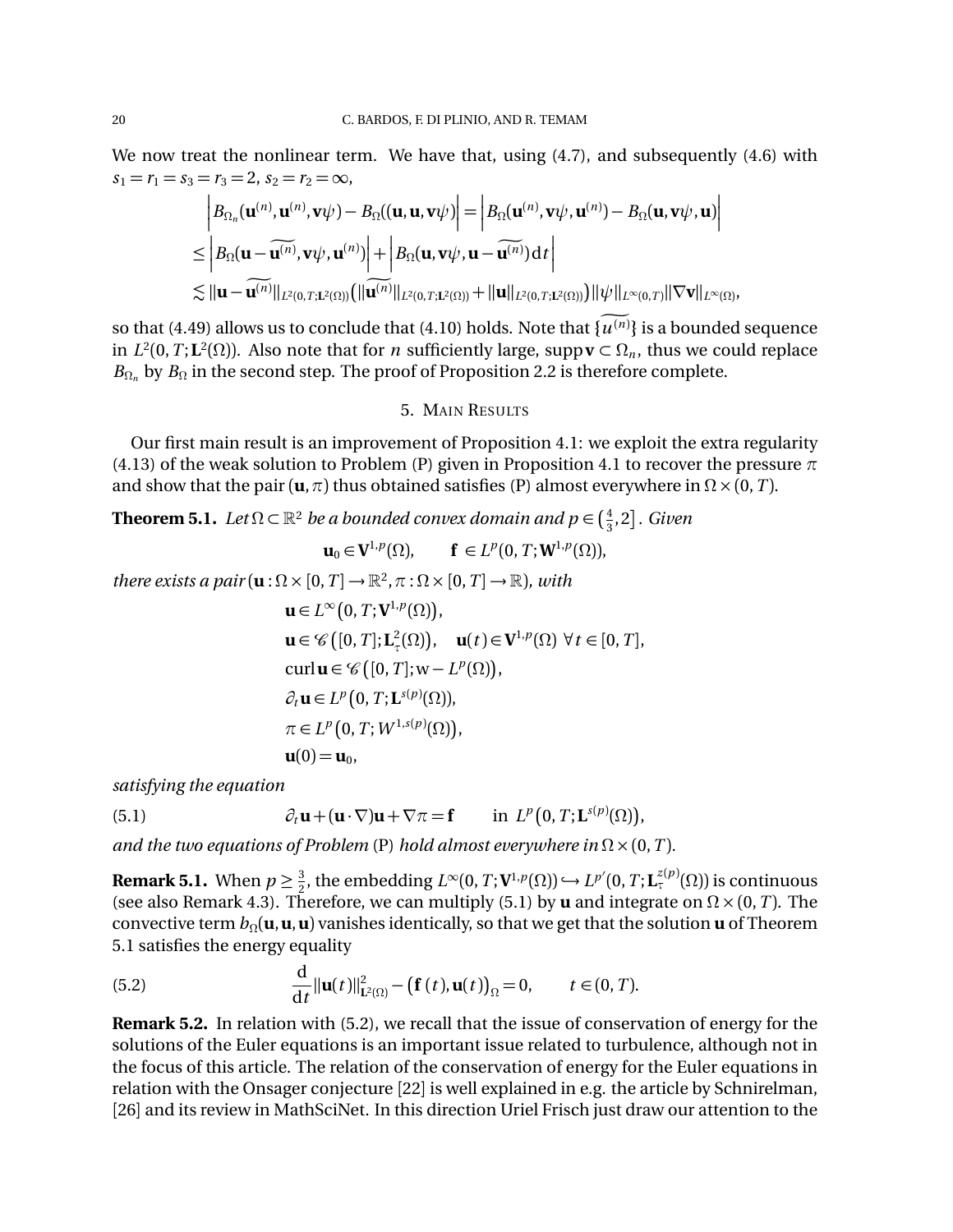most recent result of De Lellis and Szï£<sub>i</sub>kelyhidi Jr., [9] who proved the existence of solutions of the Euler equations which are Holder with exponent *<* 1*/*10 and which do not satisfy the conservation of energy; see also the earlier results [8].

*Proof of Theorem 5.1.* Assume  $p \in (\frac{4}{3}, 2]$  and let **u** be the solution to Problem (P) given by Proposition 4.1. Note that, in view of Remark 4.1 the functional  $\mathbf{v} \mapsto B_{\Omega}(\mathbf{u}, \mathbf{u}, \mathbf{v})$  extends boundedly to  $\mathbf{L}^{p'}(0,T;\mathbf{L}^{z(p)}(\Omega))$ , the function  $(\mathbf{u} \cdot \nabla)\mathbf{u} \in L^{\infty}(0,T;\mathbf{L}^{s(p)}(\Omega))$ , and we have the equality

(5.3) 
$$
B_{\Omega}(\mathbf{u}, \mathbf{u}, \mathbf{v}) = \int_0^T \left( (\mathbf{u}(t) \cdot \nabla) \mathbf{u}(t), \mathbf{v}(t) \right)_{\Omega} dt, \qquad \forall \mathbf{v} \in L^{p'}(0, T; \mathbf{L}^{z(p)}(\Omega)),
$$

by density of  $\mathcal{V} \otimes \mathcal{D}(0,T)$  in  $L^{p'}(0,T;\mathbf{L}^{z(p)}_v(\Omega))$ . Due to (4.13), we also have  $\partial_t \mathbf{u} \in L^p(0,T;\mathbf{L}^{s(p)}(\Omega))$ , and the equality

$$
\int_0^T \left(\partial_t \mathbf{u}, \mathbf{v}\psi\right)_{\Omega} = -\int_0^T \left(\mathbf{u}, \mathbf{v}\psi'\right)_{\Omega} = -B_{\Omega}(\mathbf{u}, \mathbf{u}, \mathbf{v}\otimes\psi) + \int_0^T \left(\mathbf{f}, \mathbf{v}\psi\right), \qquad \forall \mathbf{v}\otimes\psi \in \mathcal{V}\otimes\mathcal{D}(0, T),
$$

carries over by density to

(5.4) 
$$
\int_0^T \left( \partial_t \mathbf{u}(t) + (\mathbf{u}(t) \cdot \nabla) \mathbf{u}(t) - \mathbf{f}(t), \mathbf{v}(t) \right)_{\Omega} dt = 0, \qquad \forall \mathbf{v} \in \mathbf{L}^{p'}(0, T; \mathbf{L}^{z(p)}(\Omega)).
$$

Now we define

(5.5) 
$$
\mathbf{w}: \Omega \times (0, T) \to \mathbb{R}^2, \qquad \mathbf{w} := \partial_t \mathbf{u} + (\mathbf{u} \cdot \nabla) \mathbf{u} - \mathbf{f};
$$

we have  $\mathbf{w} \in L^p(0,T; \mathbf{L}^{s(p)}(\Omega))$ , and we read from (5.4) that  $\mathbf{w}$  belongs to the annihilator  $X_{p^d}$ of  $L^{p'}(0, T; L^{z(p)}(\Omega))$  in  $L^{p'}(0, T; L^{z(p)}(\Omega))$ . Using (2.9), we see that  $X_{p'}$  is the  $L^p(0, T; L^{s(p)}(\Omega))$ closure of  $(\mathbf{H}_{\tau}^{z(p)})^{\perp} \otimes \mathscr{D}(0,T)$ , that is,  $X_{p'} = L^p(0,T;\nabla W^{1,s(p)}(\Omega))$ . Therefore, we proved that

(5.6) 
$$
\exists \pi \in L^p(0, T; W^{1,s(p)}(\Omega)) : \mathbf{w} = -\nabla \pi.
$$

Summarizing  $(4.13)$ ,  $(5.3)$ ,  $(5.5)$ ,  $(5.6)$ , Theorem 5.1 is proven.

We now come to the second main theorem, which deals with (P) on the rectangle  $\Omega =$  $[0,L_1] \times [0,L_2]$  in the range of exponents  $2 < p \leq \infty$  not covered by Theorem 5.1. In particular, this theorem contains the uniqueness of weak solutions to (P) on a rectangle with bounded initial vorticity.

**Theorem 5.2.** *Let*  $\Omega = [0, L_1] \times [0, L_2]$  *and*  $2 < p \le \infty$ *. Given* 

$$
\mathbf{u}_0 \in \mathbf{V}^{1,p}(\Omega), \qquad \mathbf{f} \in L^p\big(0,T;\mathbf{W}^{1,p}(\Omega)\big),
$$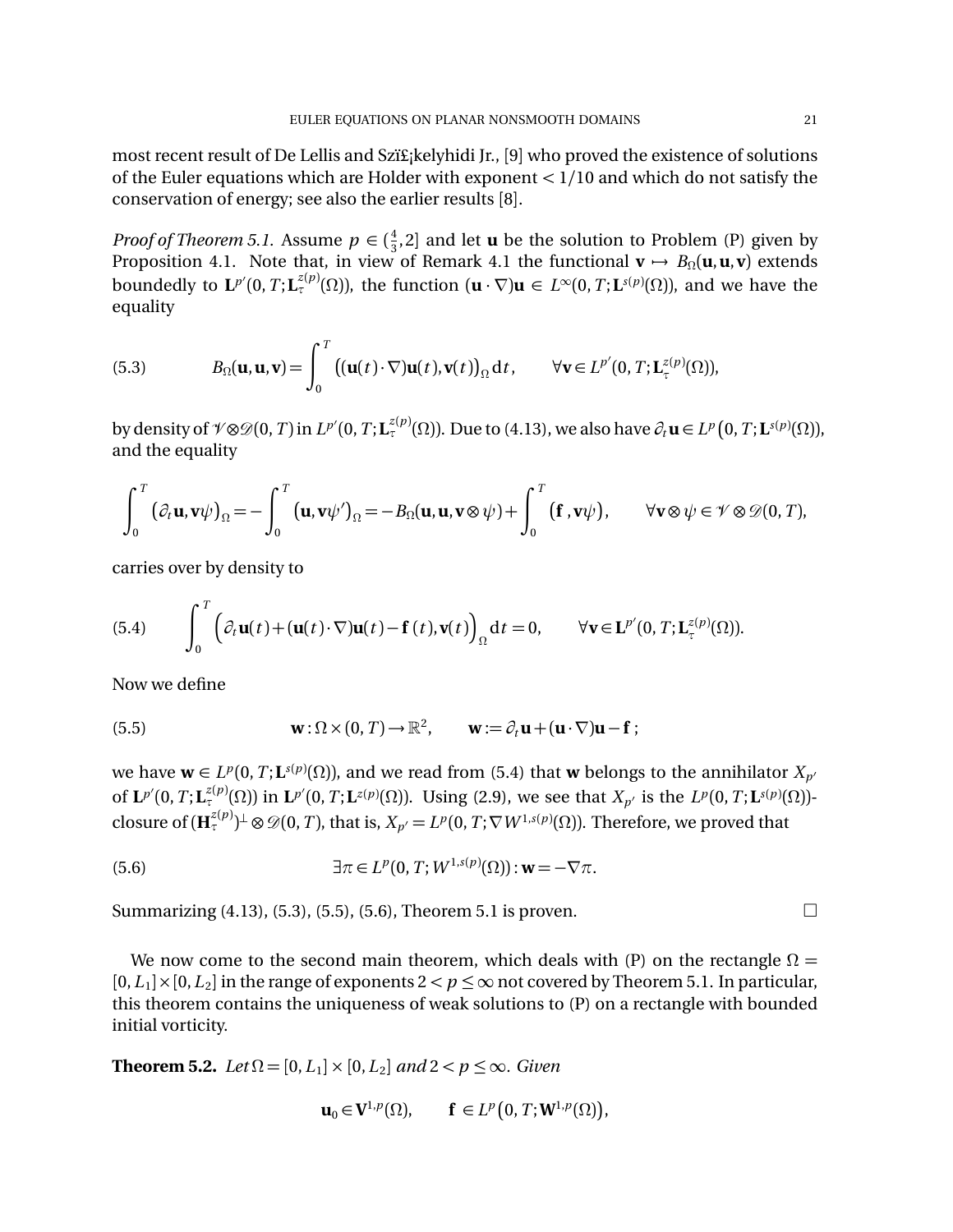*there exists a pair*  $(\mathbf{u} : \Omega \times [0, T] \to \mathbb{R}^2, \pi : \Omega \times [0, T] \to \mathbb{R}$ *), with* 

(5.7) 
$$
\mathbf{u} \in L^{\infty}(0,T; \mathbf{V}^{1,p}(\Omega)), \quad \mathbf{u}(t) \in \mathbf{V}^{1,p}(\Omega) \quad \forall t \in [0,T],
$$

(5.8) 
$$
\partial_t \mathbf{u} \in \begin{cases} L^p(0,T;\mathbf{L}^p(\Omega)) & 2 < p < \infty, \\ L^{\infty}(0,T;\mathbf{L}^q(\Omega)) \ \forall q < p \quad p = \infty, \end{cases}
$$

(5.9) 
$$
\pi \in \begin{cases} L^p(0,T;W^{1,p}(\Omega)) & 2 < p < \infty, \\ L^{\infty}(0,T;W^{1,q}(\Omega)) \ \forall q < p \quad p = \infty, \end{cases}
$$

$$
\mathbf{u}(0) = \mathbf{u}_0,
$$

*satisfying the equation*

$$
\partial_t \mathbf{u} + (\mathbf{u} \cdot \nabla) \mathbf{u} + \nabla \pi = \mathbf{f} \quad \text{in} \quad \begin{cases} L^p(0,T; \mathbf{L}^p(\Omega)) & 2 < p < \infty, \\ L^{\infty}(0,T; \mathbf{L}^q(\Omega)) & \forall q < p \quad p = \infty, \end{cases}
$$

*and the two equations of Problem* (P) *hold almost everywhere in*  $\Omega \times (0, T)$ *. Moreover,* **u** *satisfies the energy equality* (5.2). Finally, when  $p = \infty$ , the solution  $(\mathbf{u}, \pi)$  is unique (up to an additive *constant in*  $\pi$ *).* 

**Remark 5.3.** The proof of the existence part in Theorem 5.2 only relies on the same techniques used for Theorem 5.1 and on the elliptic estimate (2.13), which holds for polygonallike domains with  $\overline{\alpha} \leq \frac{\pi}{2}$  as described in Remark 2.2. Thus Theorem 5.2 in the range  $2 < p < \infty$ also holds for this wider class of domains. The endpoint case  $p = \infty$  also holds for the subclass of polygonal-like domains described in Remark 3.1.

*Proof of the existence in Theorem 5.2.* Let for the moment  $2 < p < \infty$  and  $\mathbf{u}_0$ , **f** be given as in the theorem. The proof is carried out by an approximation procedure totally analogous to the one described in Subsections 4.2.1 and 4.2.2: with the same notation, the sequence  $\{\widetilde{\omega}^{(n)}\}$  is equicontinuous in  $\mathscr{C}([0,T];w-L^p(\Omega))$  and obeys the bound

$$
(5.11) \t\t ||\widetilde{\omega}^{(n)}||_{L^{\infty}(0,T;L^{p}(\Omega))} \leq e^{T} \big(||\mathbf{u}_{0}||_{\mathbf{V}^{1,p}(\Omega)} + ||\mathbf{f}||_{L^{p}((0,T); \mathbf{W}^{1,p}(\Omega))}\big)^{\frac{1}{p}} := e^{T} R_{p}.
$$

The approximate solutions  $\mathbf{u}^{(n)}$  are given by  $\mathbf{u}^{(n)} = \mathbf{K}_{\Omega_n} \omega^{(n)}$ . Thus we have that, uniformly in *n*,  $\mathbf{u}^{(n)} \in L^{\infty}(0,T; \mathbf{V}^{1,p}(\Omega_n))$ . In particular, the (uniform in *n*, see Section 2) embedding  $V^{1,p}(\Omega_n) \hookrightarrow W^{1,p}(\Omega_n) \hookrightarrow L^{\infty}(\Omega_n)$ , the second half of which is the Sobolev embedding, then entails

(5.12) 
$$
||\mathbf{u}^{(n)}||_{L^{\infty}(0,T;\mathbf{L}^{\infty}(\Omega_n))} \leq \mathcal{Q}(R_p).
$$

This allows to modify (4.32) appropriately and obtain the uniform estimate on the timederivatives

(5.13) 
$$
\|\partial_t \mathbf{u}^{(n)}\|_{L^p(0,T;\mathbf{L}^p(\Omega))} \leq \mathcal{Q}(R_p).
$$

Letting  $\omega$  be a limit point of  $\{\widetilde{\omega}^{(n)}\}$  in  $\mathscr{C}([0,T];w-L^p(\Omega))$  and defining the candidate solution  $\mathbf{u} := \mathbf{K}_{\Omega} \omega$ , an application of (2.13) also yields

$$
\mathbf{u}\in L^{\infty}(0,T;\mathbf{V}^{1,p}(\Omega))\hookrightarrow L^{\infty}(0,T;\mathbf{W}^{1,p}(\Omega)).
$$

The same exact arguments of Subsection 4.2.3 yield that **u** is a weak solution to (P), satisfying in addition (5.7)-(5.8). Repeating the proof of Theorem 5.1 finally gives the remaining statements in the case  $2 < p < \infty$ .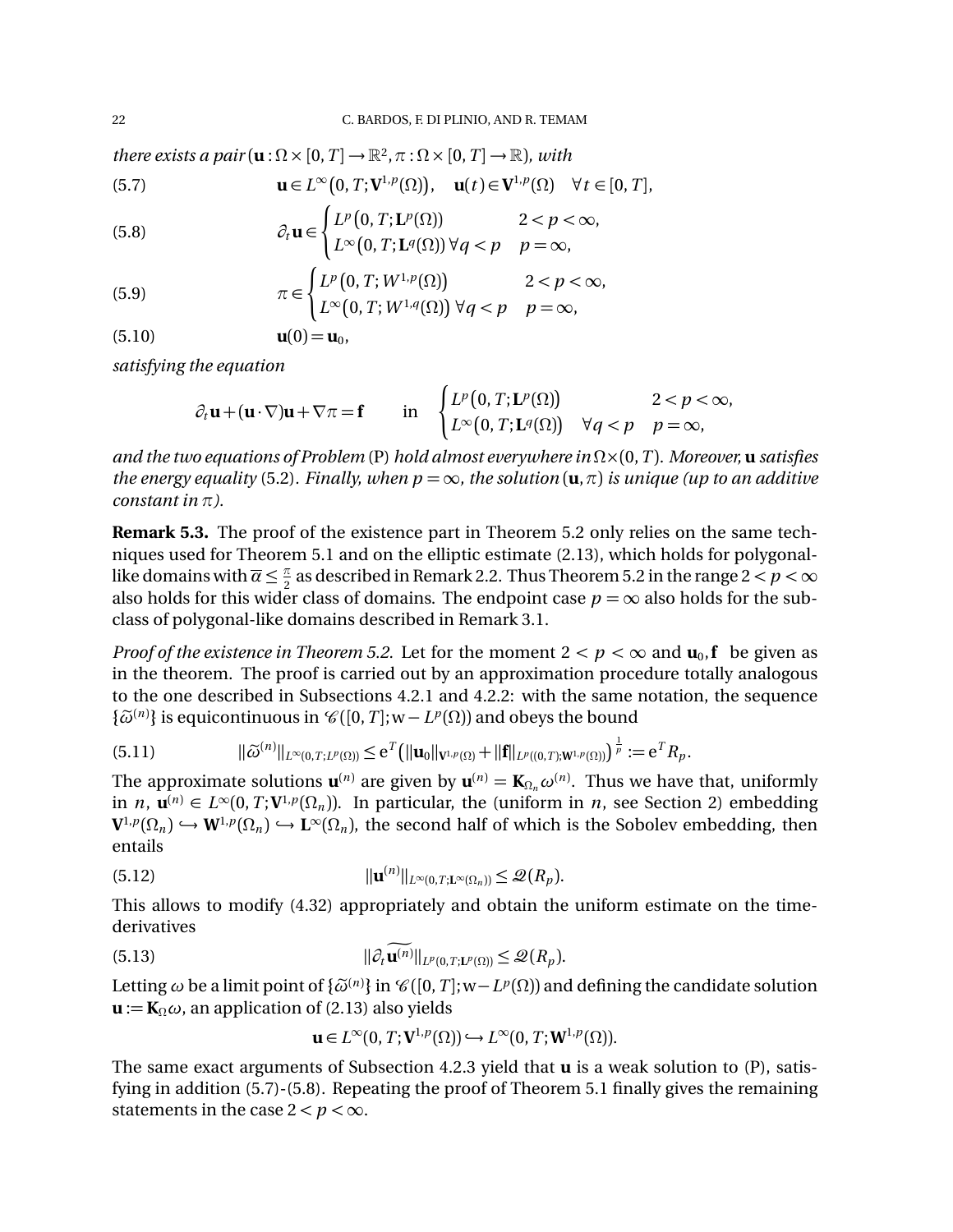The case  $p = \infty$  can be dealt with as follows. One constructs an approximating sequence of problems as in Subsection 4.2.1, with data

$$
\omega_0^{(n)} \to \omega_0 \quad \text{in } L^{\infty}(\Omega), \qquad \|\mathbf{f}^{(n)} - \mathbf{f}\|_{L^{\infty}(0,T; \mathbf{W}^{1,\infty}(\Omega_n))} \to 0, \quad n \to \infty.
$$

Since the  $R_p$  in (5.11) are bounded uniformly in  $2 < p < \infty$  by

$$
R:=R(\mathbf{u}_0,\mathbf{f}):=\big(\|\mathbf{u}_0\|_{\mathbf{V}^{1,\infty}(\Omega)}+\|\mathbf{f}\|_{L^{\infty}(0,T;\mathbf{W}^{1,\infty}(\Omega))}\big)
$$

one can pass to the lim sup as  $p \rightarrow \infty$ , and obtain that

(5.14) 
$$
\|\widetilde{\omega^{(n)}}\|_{L^{\infty}(0,T;L^{\infty}(\Omega))} \leq e^T R.
$$

Arguing similarly to what we did in Lemma 4.4 will give that the sequence  $\{\omega^{(n)}\}$  is precompact in  $\mathcal{C}([0,T];w^* - L^{\infty}(\Omega)).$ 

One then chooses once again a limit point  $\omega$  of  $\{\omega^{(n)}\}$  in  $\mathcal{C}([0,T];w^* - L^{\infty}(\Omega))$  and defines the candidate solution  $\mathbf{u} := \mathbf{K}_{\Omega} \omega$ . An application of Proposition 3.1 then entails  $\mathbf{u} \in$  $L^{\infty}(0, T; \mathbf{V}^{1,\infty}(\Omega)) \hookrightarrow L^{\infty}(0, T; \mathbf{W}^{1,\text{bmo}_z}(\Omega))$ ; in particular,

(5.15) 
$$
\|\mathbf{u}\|_{L^{\infty}(0,T;\mathbf{W}^{1,\text{bmo}_z}(\Omega))} \leq CR(\mathbf{u}_0,\mathbf{f})e^T.
$$

Here, one is not able to obtain a uniform  $L^\infty(0,T;{\bf L}^\infty(\Omega))$  estimate on  $\partial_t{\bf u}^{(n)}.$  We recall that  $\partial_t \widetilde{\mathbf{u}^{(n)}}^{\perp}$  is given by equation (4.30). Despite  $\omega^{(n)} \mathbf{u}^{(n)}$  being indeed uniformly bounded in  $L^{\infty}(0,T;\mathbf{L}^{\infty}(\Omega_n))$ , we do not have the (uniform)  $\mathbf{L}^{\infty}(\Omega_n)$  boundedness of the Leray projector, nor do we have the substitute  $P_{\Omega_n} \in \mathscr{L}(\mathbf{bmo}_z(\Omega_n))$  uniformly. However, the estimate (5.13) holds for all  $p = q < \infty$ . This is sufficient to carry on the arguments of Subsection 4.2.3 and conclude the proof of existence in the case  $p = \infty$ . conclude the proof of existence in the case  $p = \infty$ .

*Proof of the uniqueness in Theorem 5.2.* The proof is analogous to Yudovich's proof in the case of a smooth domain. With *K* we denote a positive constant, possibly varying from line to line and depending only on  $(\mathbf{u}_0, \mathbf{f})$ . Assume that there exist two solutions  $(\mathbf{u}^1, \pi^1), (\mathbf{u}^2, \pi^2)$  corresponding to the same data  $(\mathbf{u}_0, \mathbf{f})$ . Preliminarily observe that, from (3.2), Proposition 3.1, and (5.15),

(5.16) 
$$
\|\nabla \mathbf{u}^j\|_{\mathbf{L}^p(\Omega)} \leq C_{\Omega} p \|\nabla \mathbf{u}^j\|_{\text{bmo}_z(\Omega)^{2\times 2}} \leq C_{\Omega} p \|\text{curl}\, \mathbf{u}^j\|_{\text{bmo}_z(\Omega)}
$$

$$
\leq C_{\Omega} p \|\text{curl}\, \mathbf{u}^j\|_{L^{\infty}(\Omega)} \leq C_{\Omega} p R(\mathbf{u}_0, \mathbf{f}) p := K p
$$

for all  $1 \leq p < \infty$ . The difference  $\mathbf{u} = \mathbf{u}^2 - \mathbf{u}^1$ ,  $\pi = \pi^2 - \pi^1$  then satisfies the equation

(5.17) 
$$
\partial_t \mathbf{u} + (\mathbf{u} \cdot \nabla) \mathbf{u}^1 + (\mathbf{u}^2 \cdot \nabla) \mathbf{u} + \nabla \pi = 0
$$

almost everywhere in  $\Omega \times (0, T)$ . Denote by  $Y(t) := ||\mathbf{u}(t)||^2_{\mathbf{L}^2(\Omega)}$ . We take the scalar product of (5.17) with **u** and integrate on  $\Omega$ . After (legitimately) integrating by parts, applying Hölder's inequality with an arbitrary *p >* 2 to be chosen later, and using interpolation one obtains the differential inequality

$$
\frac{d}{dt}Y = -((\mathbf{u}\cdot\nabla)\mathbf{u}^1, \mathbf{u})_{\Omega} \leq K \|\nabla \mathbf{u}^1\|_{L^p(\Omega)} \|\mathbf{u}\|_{L^{2p'}(\Omega)} \leq K \|\nabla \mathbf{u}^1\|_{L^p(\Omega)} \|\mathbf{u}\|_{L^2(\Omega)}^{\frac{1}{p'}} \|\mathbf{u}\|_{L^{\infty}(\Omega)}^{\frac{1}{p}} \leq K Y^{\frac{1}{p'}};
$$

in the last step, we used (5.15) to bound  $\|\mathbf{u}\|_{\mathbf{L}^{\infty}(\Omega)}$ , and (5.16). The bound  $Y(t) \leq K$  for all  $t \in [0, T]$  makes possible to choose a constant *M* large enough, depending only on  $(\mathbf{u}_0, \mathbf{f})$  and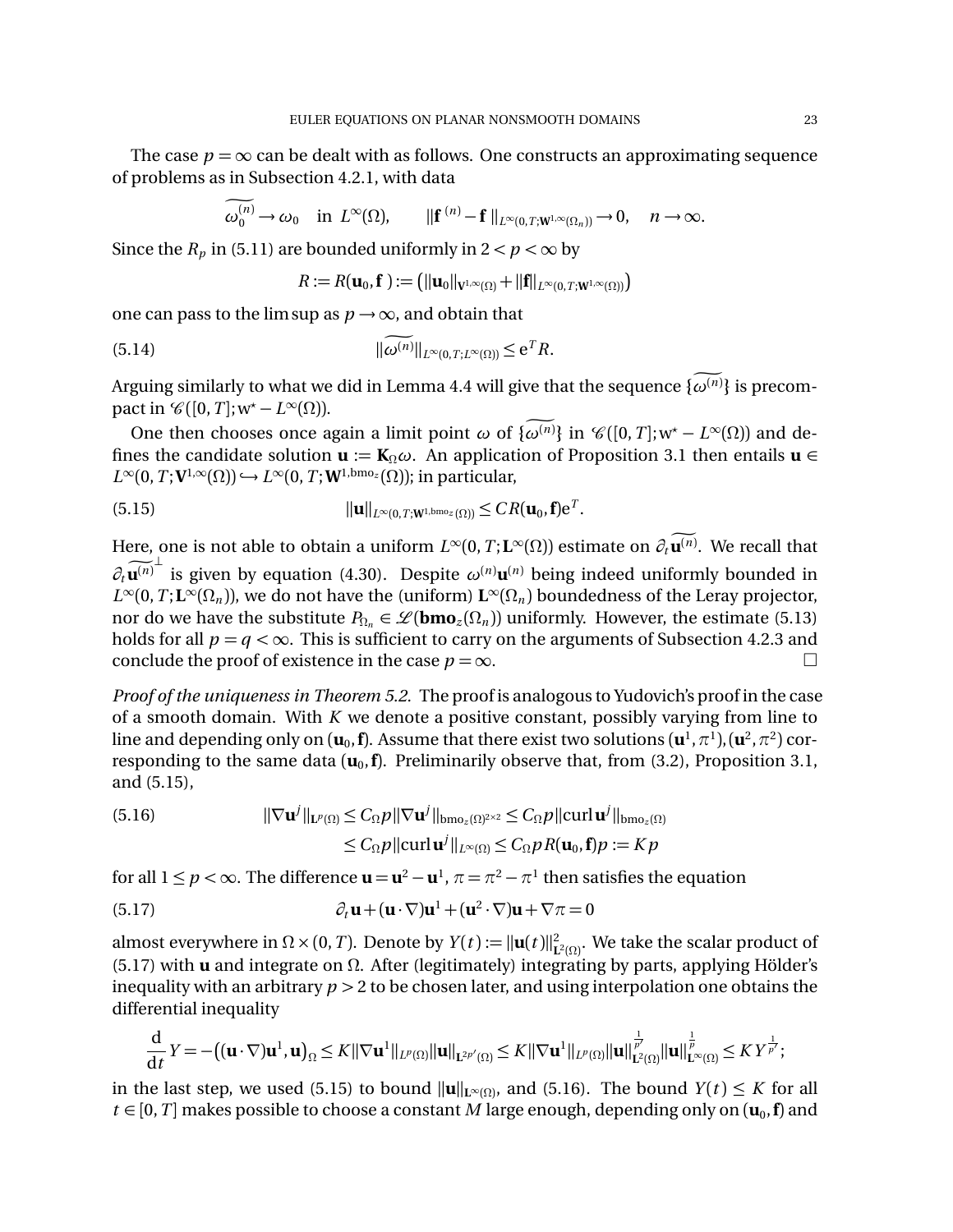Ω, such that  $p = p(t) = \log \frac{M}{Y(t)} > 2$  for all *t* . The above differential inequality then turns into

$$
\frac{\mathrm{d}}{\mathrm{d}t}Y(t) \leq KY(t)\log\frac{M}{Y(t)}.
$$

Let  $\varepsilon > 0$  be given; integrating on  $(\varepsilon, t)$ , we obtain that

(5.18) 
$$
Y(t) \leq M(Y(\varepsilon)/M)^{e^{-K(t-\varepsilon)}}, \qquad \forall t > \varepsilon.
$$

Due to the continuity  $\mathbf{u}^i \in \mathcal{C}([0,T]; \mathbf{L}^2(\Omega))$ , the functional *Y* is continuous on  $[0, T]$  and *Y*(0) = 0. Passing to the limit as  $\epsilon \to 0$  in (5.18) we obtain that *Y*(*t*)  $\equiv$  0 on [0,*T*]. Thus  $\mathbf{u}^1 = \mathbf{u}^2$ , which forces  $\nabla \pi^1 = \nabla \pi^2$  too. This completes the proof.  $\mathbf{u}^1 = \mathbf{u}^2$ , which forces  $\nabla \pi^1 = \nabla \pi^2$  too. This completes the proof.

**Acknowledgments.** This work was supported in part by NSF Grants DMS 0906440, and DMS 1206438 and by the Research Fund of Indiana University. The first named author was partially supported by NSF Grant DMS 0901208. The second author was partially supported by NSF grant DMS- 0901208.

The authors acknowledge very useful discussions on the subject with Madalina Petcu and Vlad Vicol.

#### **REFERENCES**

- [1] Robert A. Adams, *Sobolev spaces*, Academic Press [A subsidiary of Harcourt Brace Jovanovich, Publishers], New York-London, 1975, Pure and Applied Mathematics, Vol. 65. MR 0450957 (56 #9247)
- [2] Claude Bardos, *Existence et unicité de la solution de l'équation d'Euler en dimension deux*, J. Math. Anal. Appl. **40** (1972), 769–790. MR 0333488 (48 #11813)
- [3] , *Analyticité de la solution de l'équation d'Euler dans un ouvert de Rn* , C. R. Acad. Sci. Paris Sér. A-B **283** (1976), no. 5, Aii, A255–A258. MR 0425393 (54 #13349)
- [4] Andrea L. Bertozzi and Andrew J. Majda, *Vorticity and incompressible flow*, Cambridge Texts in Applied Mathematics, vol. 27, Cambridge University Press, Cambridge, 2002. MR 1867882 (2003a:76002)
- [5] Der-Chen Chang, Galia Dafni, and Elias M. Stein, *Hardy spaces, BMO, and boundary value problems for the Laplacian on a smooth domain in* **R***<sup>n</sup>* , Trans. Amer. Math. Soc. **351** (1999), no. 4, 1605–1661. MR 1458319 (99f:46031)
- [6] Qingshan Chen, Ming-Cheng Shiue, and Roger Temam, *The barotropic mode for the primitive equations*, J. Sci. Comput. **45** (2010), no. 1-3, 167–199. MR 2679795 (2011j:86009)
- [7] Qingshan Chen, Ming-Cheng Shiue, Roger Temam, and Joseph Tribbia, *Numerical approximation of the inviscid 3d primitive equations in a limited domain*, Math. Mod. and Num. Anal. (M2AN) **45** (2012), 619– 646.
- [8] A. Choffrut, C. De Lellis, and L. Szt'ekelyhidi Jr., *Dissipative continuous Euler flows in two and three dimension*, arXiv : 1205.1226v1 (2012).
- [9] Camillo De Lellis and László Székelyhidi Jr., *Dissipative Euler Flows and OnsagerŠs Conjecture*, arXiv 1205.3626v1 (2012).
- [10] R. J. DiPerna and P.-L. Lions, *On the Cauchy problem for Boltzmann equations: global existence and weak stability*, Ann. of Math. (2) **130** (1989), no. 2, 321–366. MR 1014927 (90k:82045)
- [11] Eugene Fabes, Osvaldo Mendez, and Marius Mitrea, *Boundary layers on Sobolev-Besov spaces and Poisson's equation for the Laplacian in Lipschitz domains*, J. Funct. Anal. **159** (1998), no. 2, 323–368. MR 1658089 (99j:35036)
- [12] Stephen J. Fromm, *Potential space estimates for Green potentials in convex domains*, Proc. Amer. Math. Soc. **119** (1993), no. 1, 225–233. MR 1156467 (93k:35076)
- [13] Emilio Gagliardo, *Caratterizzazioni delle tracce sulla frontiera relative ad alcune classi di funzioni in n variabili*, Rend. Sem. Mat. Univ. Padova **27** (1957), 284–305. MR 0102739 (21 #1525)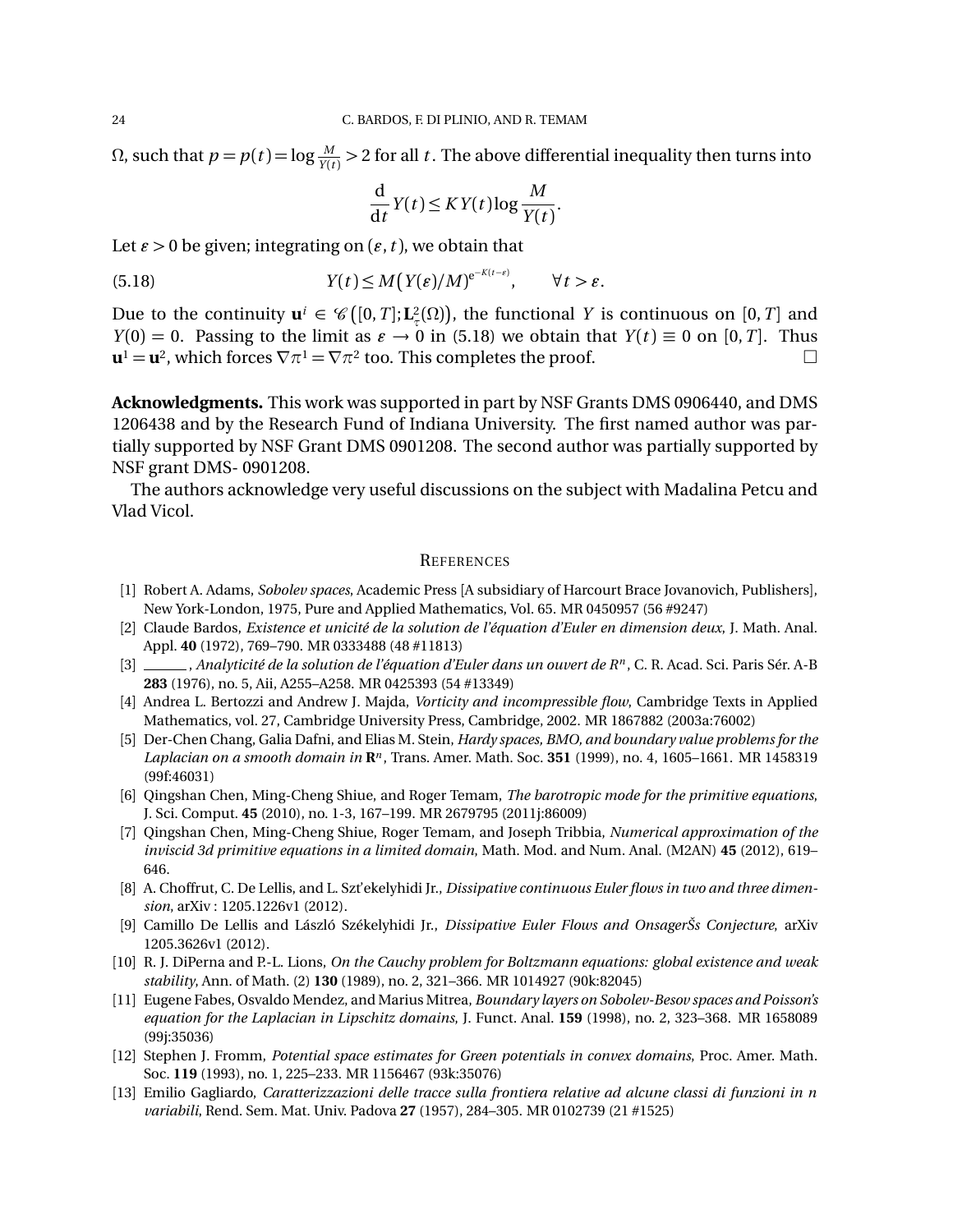- [14] Jun Geng and Zhongwei Shen, *The Neumann problem and Helmholtz decomposition in convex domains*, J. Funct. Anal. **259** (2010), no. 8, 2147–2164. MR 2671125 (2011f:35074)
- [15] David Gérard-Varet and Cristophe Lacave, *The 2D Euler equation in singular domains*, preprint, arXiv:1107.1419v1.
- [16] Gung-Min Gie, Makram Hamouda, and Roger Temam, *Asymptotic analysis of the Stokes problem on general bounded domains: the case of a characteristic boundary*, Appl. Anal. **89** (2010), no. 1, 49–66. MR 2604279 (2011d:35370)
- [17] David Gilbarg and Neil S. Trudinger, *Elliptic partial differential equations of second order*, Classics in Mathematics, Springer-Verlag, Berlin, 2001, Reprint of the 1998 edition. MR 1814364 (2001k:35004)
- [18] P. Grisvard, *Elliptic problems in nonsmooth domains*, Monographs and Studies in Mathematics, vol. 24, Pitman (Advanced Publishing Program), Boston, MA, 1985. MR 775683 (86m:35044)
- [19] , *Singular behavior of elliptic problems in non-Hilbertian Sobolev spaces*, J. Math. Pures Appl. (9) **74** (1995), no. 1, 3–33. MR 1313613 (96d:35026)
- [20] Lars Hörmander, *Notions of convexity*, Modern Birkhäuser Classics, Birkhäuser Boston Inc., Boston, MA, 2007, Reprint of the 1994 edition. MR 2311920
- [21] Tosio Kato, *On classical solutions of the two-dimensional nonstationary Euler equation*, Arch. Rational Mech. Anal. **25** (1967), 188–200. MR 0211057 (35 #1939)
- [22] L. Onsager, *Statistical hydrodynamics*, Nuovo Cimento **9** (1949), 279–287.
- [23] A. W. Roberts and D. E. Varberg, *Another proof that convex functions are locally Lipschitz*, Amer. Math. Monthly **81** (1974), 1014–1016. MR 0352371 (50 #4858)
- [24] Antoine Rousseau, Roger M. Temam, and Joseph J. Tribbia, *Boundary value problems for the inviscid primitive equations in limited domains*, Handbook of numerical analysis. Vol. XIV. Special volume: computational methods for the atmosphere and the oceans, Handb. Numer. Anal., vol. 14, Elsevier/North-Holland, Amsterdam, 2009, pp. 481–575. MR 2454280 (2010c:86009)
- [25] Vladimir Scheffer, *An inviscid flow with compact support in space-time*, J. Geom. Anal. **3** (1993), no. 4, 343–401. MR 1231007 (94h:35215)
- [26] A. Shnirelman, *Weak solutions with decreasing energy of incompressible Euler equations*, Comm. Math. Phys. **210** (2000), no. 3, 541–603. MR 1777341 (2002g:76009)
- [27] Elias M. Stein, *Harmonic analysis: real-variable methods, orthogonality, and oscillatory integrals*, Princeton Mathematical Series, vol. 43, Princeton University Press, Princeton, NJ, 1993, With the assistance of Timothy S. Murphy, Monographs in Harmonic Analysis, III. MR 1232192 (95c:42002)
- [28] Michael E. Taylor, *Incompressible fluid flows on rough domains*, Semigroups of operators: theory and applications (Newport Beach, CA, 1998), Progr. Nonlinear Differential Equations Appl., vol. 42, Birkhäuser, Basel, 2000, pp. 320–334. MR 1788895 (2001i:35239)
- [29] Roger Temam, *On the Euler equations of incompressible perfect fluids*, J. Functional Analysis **20** (1975), no. 1, 32–43. MR 0430568 (55 #3573)
- [30] , *Remarks on the Euler equations*, Nonlinear functional analysis and its applications, Part 2 (Berkeley, Calif., 1983), Proc. Sympos. Pure Math., vol. 45, Amer. Math. Soc., Providence, RI, 1986, pp. 429–430. MR 843629 (87h:35277)
- [31] , *Navier-Stokes equations*, AMS Chelsea Publishing, Providence, RI, 2001, Theory and numerical analysis, Reprint of the 1984 edition. MR 1846644 (2002j:76001)
- [32] Xiao Ming Wang, *A remark on the characterization of the gradient of a distribution*, Appl. Anal. **51** (1993), no. 1-4, 35–40. MR 1278991 (95k:46064)
- [33] V. I. Yudovich, *Non-stationary flows of an ideal incompressible fluid*, Z. Vycisl. Mat. i Mat. Fiz. **3** (1963), 1032–1066. MR 0158189 (28 #1415)
- [34] , *Uniqueness theorem for the basic nonstationary problem in the dynamics of an ideal incompressible fluid*, Math. Res. Lett. **2** (1995), no. 1, 27–38. MR 1312975 (95k:35168)